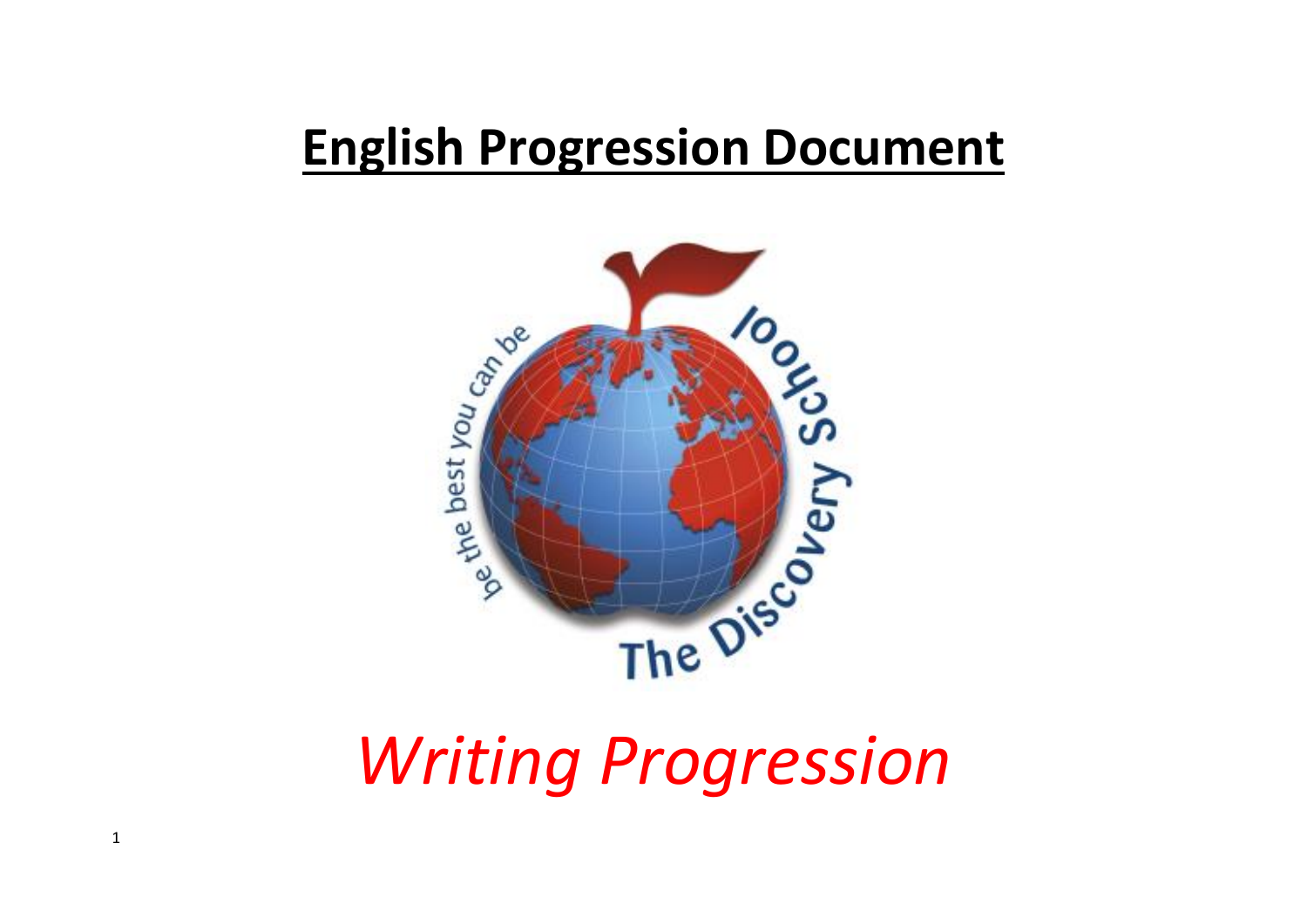This document contains the writing knowledge and skills that the children should be taught throughout their time at The Discovery School. The first section covers the spelling, punctuation and grammatical knowledge that the children should learn in each year of their time at school. The next section covers the skills that should be taught within each genre, depending on which year group the child is in.

## Table of Contents

| <b>Punctuation and Grammar</b>       |  |
|--------------------------------------|--|
|                                      |  |
| <b>Progression of Writing Genres</b> |  |
| $D^2$                                |  |

Pages 11-19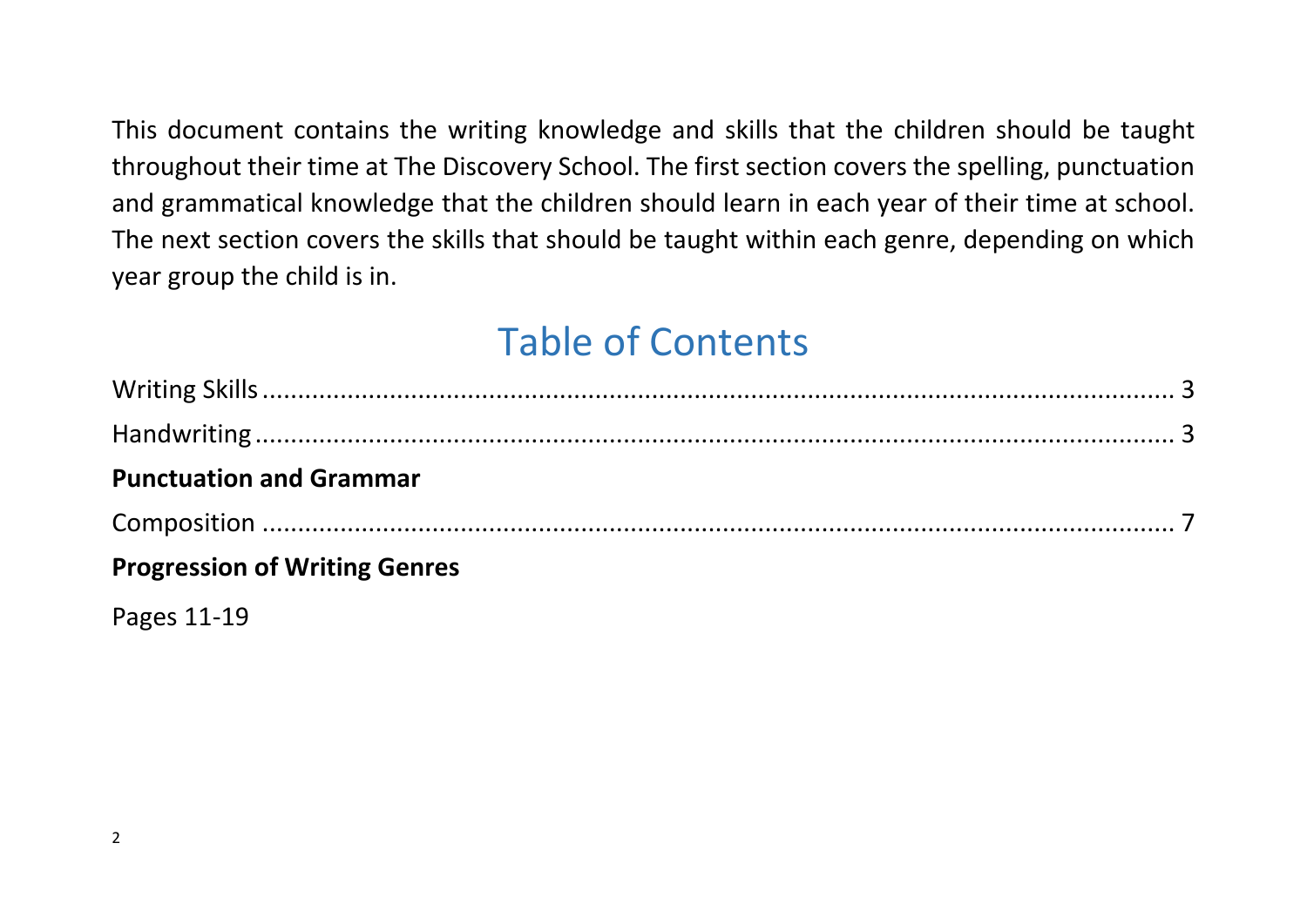## **Writing Knowledge and Skills**

| <b>Year Group</b>  | <b>EYFS</b>        | Year 1                      | Year 2                  | Year <sub>3</sub>    | Year 4               | Year 5              | Year <sub>6</sub>   |
|--------------------|--------------------|-----------------------------|-------------------------|----------------------|----------------------|---------------------|---------------------|
|                    | Children handle    | Sit correctly at the table, | Form lower-case         | Use the diagonal     | Use the diagonal     | Write legibly,      | Write legibly,      |
|                    | equipment and      | holding pencil              | letters of the correct  | and horizontal       | and horizontal       | fluently, with      | fluently, with      |
|                    | tools effectively, | comfortably and             | size relative to one    | strokes needed to    | strokes needed to    | increasing speed    | increasing speed    |
|                    | including pencils  | correctly.                  | another.                | join letters and     | join letters and     | by:                 | by:                 |
|                    | for writing.       |                             |                         | understand which     | understand which     | • Choosing which    | • Choosing which    |
|                    |                    | Begin to form lower-case    | Start using some of     | letters, when        | letters, when        | shape of letter to  | shape of letter to  |
|                    | Children write in  | letters in the correct      | the diagonal and        | adjacent to one      | adjacent to one      | use when given      | use when given      |
|                    | print.             | direction, starting and     | horizontal strokes      | another, are best    | another, are best    | choices and         | choices and         |
|                    |                    | finishing in the right      | needed to join letters  | left unjoined.       | left unjoined.       | deciding whether    | deciding whether    |
|                    |                    | place.                      | and understand which    |                      |                      | or not to join      | or not to join      |
|                    |                    |                             | letters, when adjacent  | Increase the         | Increase the         | specific letters.   | specific letters.   |
|                    |                    | Form capital letters.       | to one another, are     | legibility,          | legibility,          | • Choosing the      | • Choosing the      |
| <b>Handwriting</b> |                    |                             | best left unjoined.     | consistency and      | consistency and      | writing implement   | writing implement   |
|                    |                    | Understand which letters    |                         | quality of           | quality of           | that is best suited | that is best suited |
|                    |                    | belong to which             | Write capitals of the   | handwriting, e.g. by | handwriting, e.g. by | for the task.       | for the task.       |
|                    |                    | handwriting 'families' and  | correct size,           | ensuring that down   | ensuring that down   |                     |                     |
|                    |                    | practise these.             | orientation and         | strokes of letters   | strokes of letters   |                     |                     |
|                    |                    |                             | relationship to one     | are parallel and     | are parallel and     |                     |                     |
|                    |                    |                             | another and to lower    | equidistant; that    | equidistant; that    |                     |                     |
|                    |                    |                             | case letters.           | lines of writing are | lines of writing are |                     |                     |
|                    |                    |                             |                         | spaced sufficiently  | spaced sufficiently  |                     |                     |
|                    |                    |                             | Use spacing between     | so that the          | so that the          |                     |                     |
|                    |                    |                             | words that reflects the | ascenders and        | ascenders and        |                     |                     |
|                    |                    |                             | size of the letters.    | descenders of        | descenders of        |                     |                     |
|                    |                    |                             |                         | letters do not       | letters do not       |                     |                     |
|                    |                    |                             | Write digits of the     | touch.               | touch.               |                     |                     |
|                    |                    |                             | correct size and        |                      |                      |                     |                     |
|                    |                    |                             | orientation.            |                      |                      |                     |                     |
|                    |                    |                             |                         |                      |                      |                     |                     |
|                    |                    |                             |                         |                      |                      |                     |                     |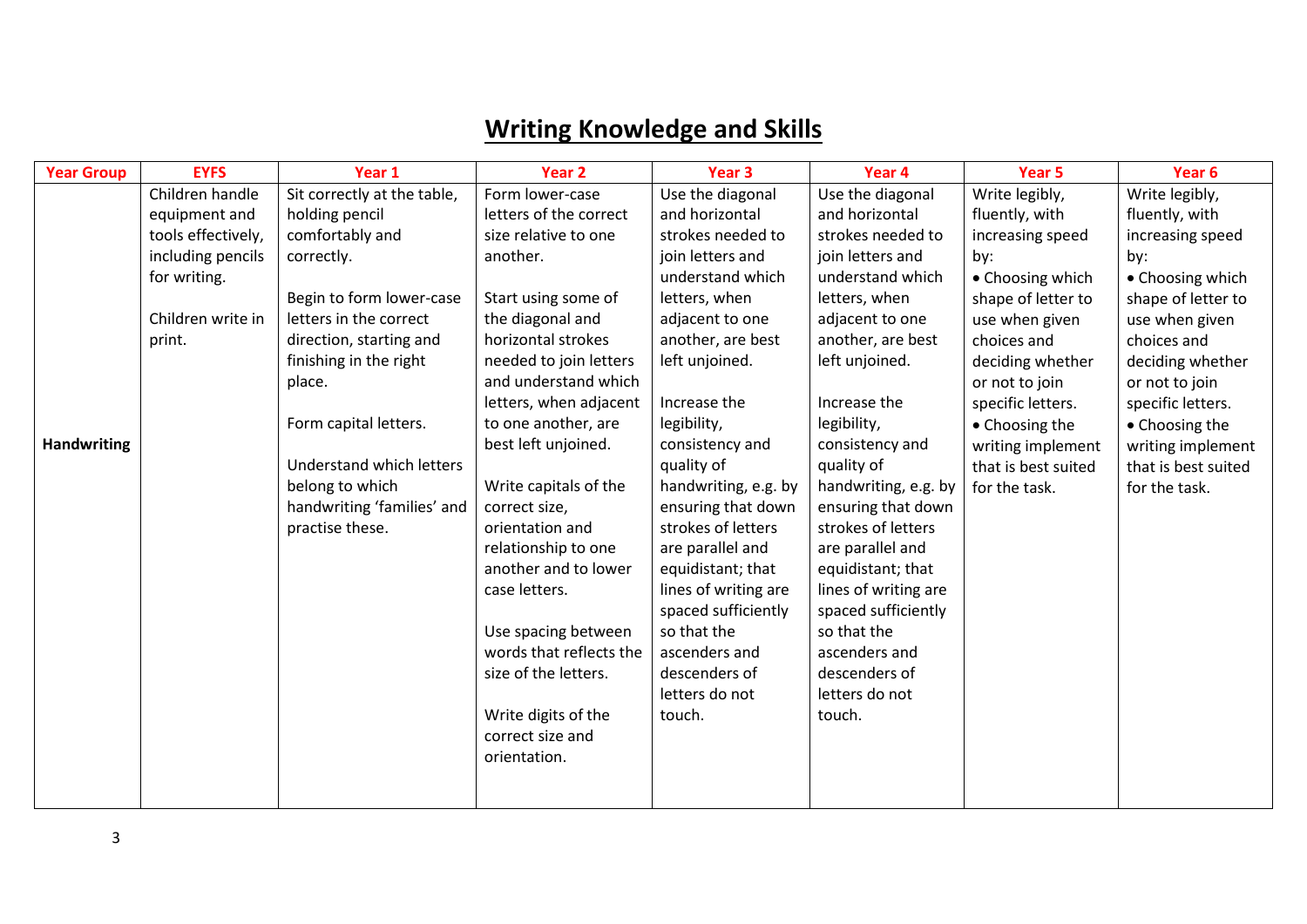|                    | Write simple<br>sentences which | Word Level<br>Regular plural noun | Word Level<br>Formation of nouns | Word Level<br>Formation of nouns | Word Level              | Word Level              | Word Level          |
|--------------------|---------------------------------|-----------------------------------|----------------------------------|----------------------------------|-------------------------|-------------------------|---------------------|
|                    | can be read by                  | suffixes '-s' or '-es'            | using suffixes such as           | using a range of                 | The grammatical         | Converting nouns        | The difference      |
|                    | themselves and                  |                                   | '-ness', '- er' and by           | prefixes.                        | difference between      | or adjectives into      | between structures  |
|                    | others.                         | Suffixes that can be              | creating compound                |                                  | plural and              | verbs using suffixes    | typical of informal |
|                    |                                 | added to verbs where no           | words                            | Use of the forms a               | possessive -s.          | e.g. '-ate', '-ise', '- | speech and          |
| Writing:           |                                 | change is needed in the           |                                  | or an according to               |                         | ify' Verb prefixes      | structures          |
| <b>Punctuation</b> |                                 | spelling of root words.           | Formation of                     | whether the next                 | <b>Standard English</b> | e.g. dis-, de-, mis-,   | appropriate for     |
| and                |                                 |                                   | adjectives using                 | word begins with a               | forms for verb          | over-, re.              | formal speech and   |
| Grammar            |                                 | How the prefix '-un'              | suffixes such as '-ful'          | consonant or a                   | inflections instead     |                         | writing e.g. find   |
|                    |                                 | changes the meaning of            | and '-less'                      | vowel.                           | of local spoken         |                         | out/discover, ask   |
|                    |                                 | verbs and adjectives.             |                                  |                                  | forms e.g. we           |                         | for/request.        |
|                    |                                 |                                   | Use of the suffixes '-           | Word families                    | were/we was.            |                         |                     |
|                    |                                 |                                   | er', '- est' in adjectives       | based on common                  |                         |                         | How words are       |
|                    |                                 |                                   | The use of the suffix '-         | words, showing                   |                         |                         | related by meaning  |
|                    |                                 |                                   | ly' to turn adjectives           | how words are                    |                         |                         | as synonyms and     |
|                    |                                 |                                   | into adverbs.                    | related in form and              |                         |                         | antonyms e.g. big,  |
|                    |                                 |                                   |                                  | meaning. E.g.                    |                         |                         | large, little.      |
|                    |                                 |                                   |                                  | solve/solution.                  |                         |                         |                     |
|                    |                                 | Sentence Structure                | Sentence Structure               | Sentence Structure               | Sentence Structure      | Sentence Structure      | Sentence Structure  |
|                    |                                 | How words can combine             | Subordination (using             | Expressing the time,             | Noun phrases            | Relative clauses        | Use the passive     |
|                    |                                 | to make sentences.                | when, if, that,                  | place and cause                  | expanded by the         | beginning with          | voice to affect the |
|                    |                                 | Joining words and joining         | because) and                     | using conjunctions               | addition of             | who, which, where,      | presentation of     |
|                    |                                 | sentences using and.              | coordination (using or,          | (e.g. when, so,                  | modifying               | why, whose, that        | information in a    |
|                    |                                 |                                   | and, or, but).                   | before, after, while,            | adjectives, nouns       | *** an omitted          | sentence.           |
|                    |                                 |                                   |                                  | because), adverbs                | and preposition         | pronoun.                |                     |
|                    |                                 |                                   | Expanded noun                    | (e.g. then, next,                | phrases (e.g. the       |                         | The difference      |
|                    |                                 |                                   | phrases for                      | soon, therefore), or             | teacher expanded        | Indicating degrees      | between structures  |
|                    |                                 |                                   | description sand                 | prepositions (e.g.               | to: the strict maths    | of possibility using    | typical of informal |
|                    |                                 |                                   |                                  |                                  |                         | adverbs (e.g.           | speech and          |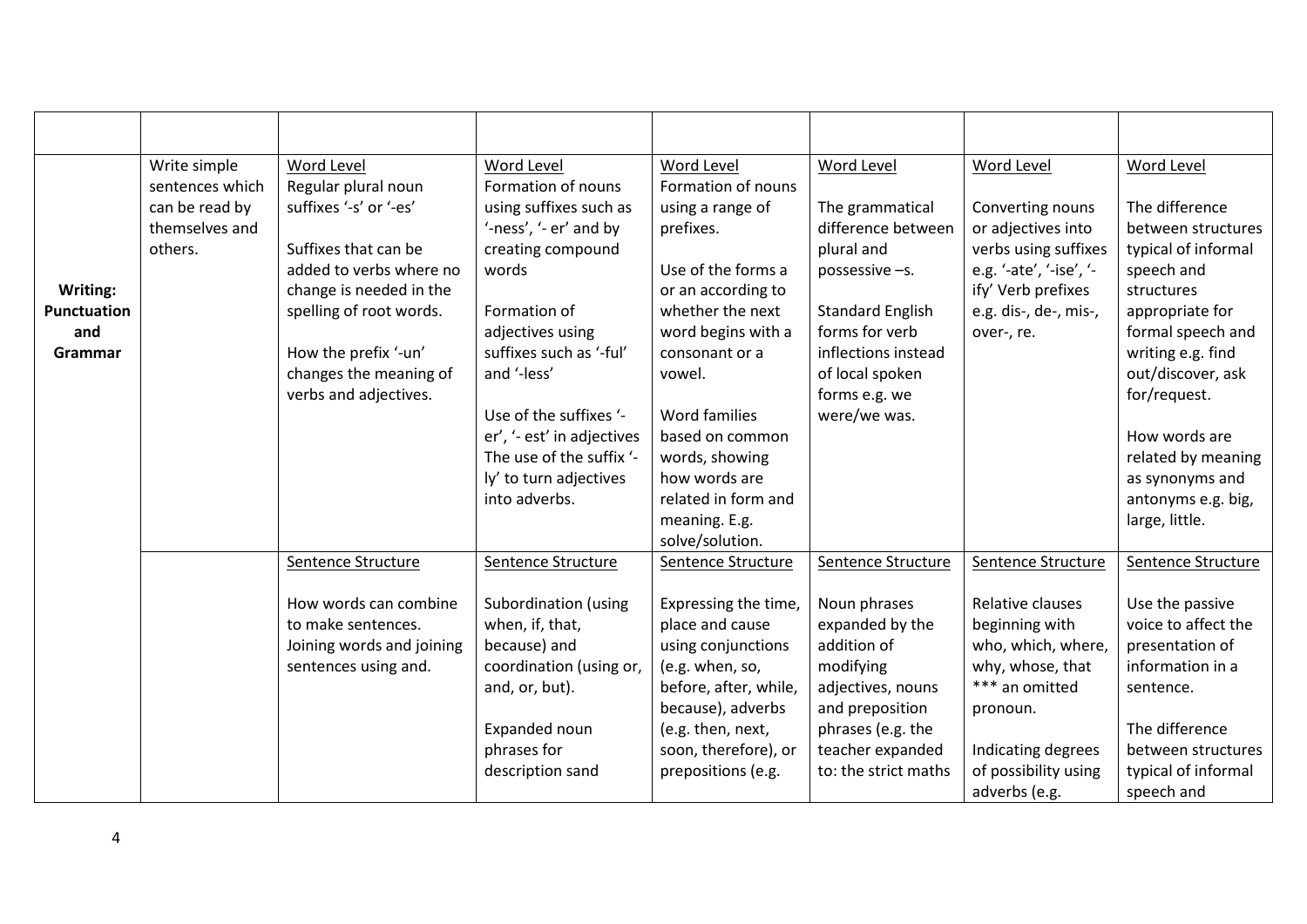|                                                  | Text structure                                    | specification (e.g. the<br>blue butterfly).<br>How the grammatical<br>patterns in a sentence<br>indicate its function as<br>a statement, question,<br>exclamation or<br>command.<br>Text structure                      | before, after,<br>during, in, because)<br>Text structure                                                                                                                                                                                                                                        | teacher with curly<br>hair).<br>Fronted adverbials<br>(e.g. Later that day,<br>I heard bad news).<br>Text structure                                                               | perhaps, surely) or<br>modal verbs (e.g.<br>might, should, will,<br>must).<br>Text structure                                                                                                                                                                                                      | structures<br>appropriate for<br>formal speech and<br>writing (such as the<br>use of question<br>tags, e.g. He's your<br>friend, isn't he? Or<br>the use of<br>subjunctive forms<br>such as 'I were' or<br>'Were they to<br>come ' in some<br>very formal writing<br>and speech).<br>Text structure           |
|--------------------------------------------------|---------------------------------------------------|-------------------------------------------------------------------------------------------------------------------------------------------------------------------------------------------------------------------------|-------------------------------------------------------------------------------------------------------------------------------------------------------------------------------------------------------------------------------------------------------------------------------------------------|-----------------------------------------------------------------------------------------------------------------------------------------------------------------------------------|---------------------------------------------------------------------------------------------------------------------------------------------------------------------------------------------------------------------------------------------------------------------------------------------------|---------------------------------------------------------------------------------------------------------------------------------------------------------------------------------------------------------------------------------------------------------------------------------------------------------------|
| Writing:<br><b>Punctuation</b><br>and<br>Grammar | Sequencing sentences to<br>form short narratives. | Correct choice and<br>consistent use of the<br>present tense and<br>past tense throughout<br>handwriting.<br>Use of the progressive<br>form of verbs in the<br>present and past<br>tense to mark actions<br>in progress | Introduction to<br>paragraphs as a way<br>to group related<br>material.<br>Headings and<br>subheadings to aid<br>presentations.<br>Use of the present<br>perfect form of<br>verbs instead of the<br>simple past. (e.g. He<br>has gone out to<br>play contrasted<br>with He went out to<br>play) | Use paragraphs to<br>organise ideas<br>around a theme.<br>Appropriate choice<br>of pronoun and<br>noun within and<br>across sentences to<br>aid cohesion and<br>avoid repetition. | Devices to build<br>cohesion within a<br>paragraph (e.g.<br>then, after that,<br>this, firstly).<br>Linking ideas across<br>paragraphs using<br>adverbials of time<br>(e.g. later), place<br>(e.g. nearby),<br>number (e.g.<br>secondly) and<br>tense choice (e.g.<br>he had seen her<br>before). | Linking ideas across<br>paragraphs using a<br>wider range of<br>cohesive devices:<br>repetition of word<br>or phrase,<br>grammatical<br>connections (e.g.<br>the use of<br>adverbials such as<br>on the other hand,<br>in contrast) and<br>ellipsis.<br>Layout devices,<br>such as headings,<br>sub headings, |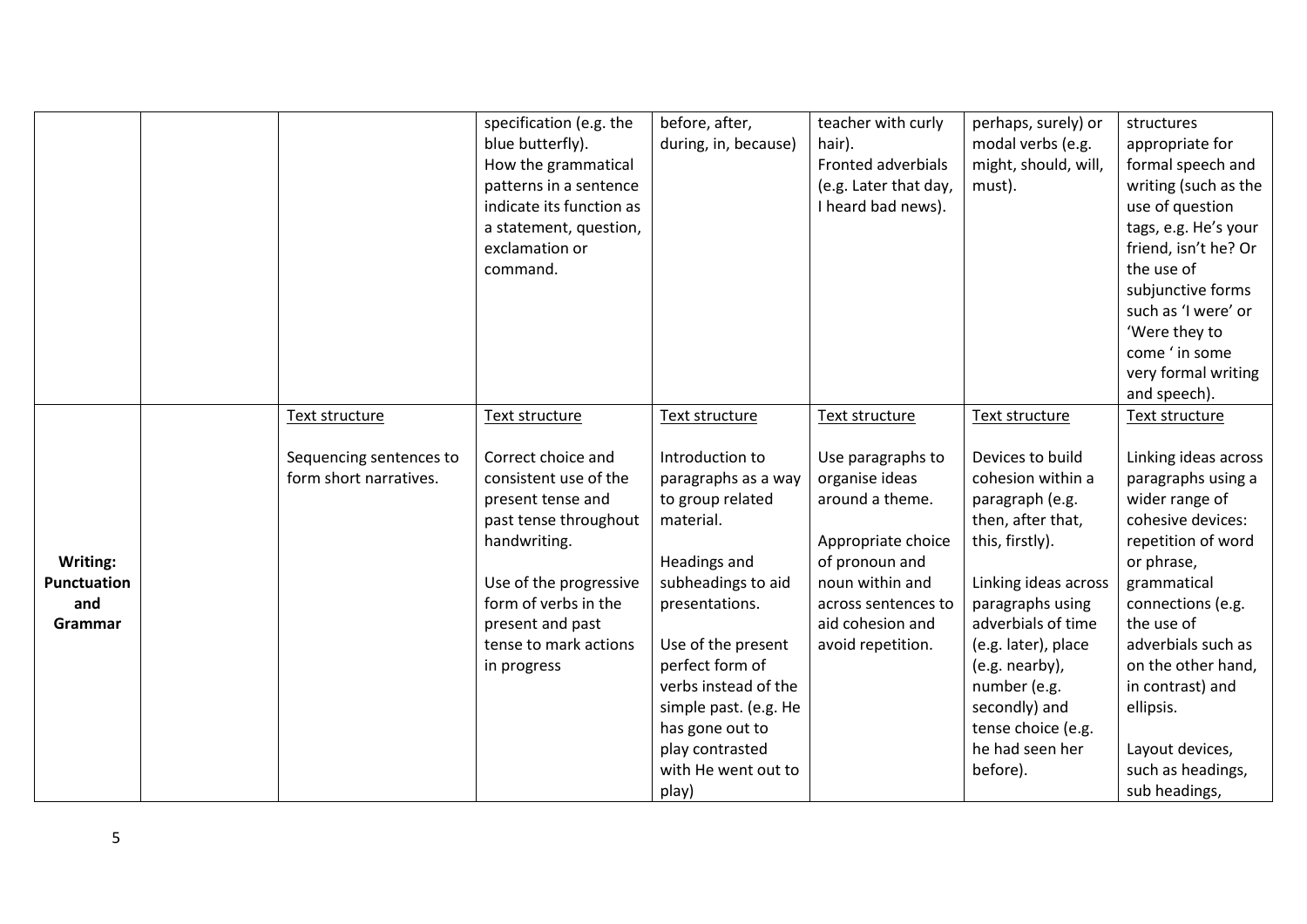|  |                                                                |                                                                                      |                                                                      |                                                                          |                                                                                       | columns, bullets,<br>tables, to structure<br>text.                      |
|--|----------------------------------------------------------------|--------------------------------------------------------------------------------------|----------------------------------------------------------------------|--------------------------------------------------------------------------|---------------------------------------------------------------------------------------|-------------------------------------------------------------------------|
|  | Punctuation                                                    | Punctuation                                                                          | Punctuation                                                          | Punctuation                                                              | Punctuation                                                                           | Punctuation                                                             |
|  | Separation of words with<br>spaces.<br>Introduction to capital | Use of capital letters,<br>full stops, question<br>marks and<br>exclamation marks to | Introduction to<br>inverted commas to<br>punctuate direct<br>speech. | Use of inverted<br>commas and other<br>punctuation to<br>indicate direct | Brackets, dashes or<br>commas to indicate<br>parenthesis. Use of<br>commas to clarify | Use of semi-colon,<br>colon and dash to<br>mark the boundary<br>between |
|  | letters, full stops,                                           | demarcate sentences.                                                                 |                                                                      | speech.                                                                  | meaning or avoid                                                                      | independent                                                             |
|  | question marks and                                             |                                                                                      |                                                                      |                                                                          | ambiguity                                                                             | clauses.                                                                |
|  | exclamation marks to<br>demarcate sentences.                   | Commas to separate<br>items in a list.                                               |                                                                      | Apostrophes to<br>mark plural<br>possession.                             |                                                                                       | Use of the colon to<br>introduce a list and                             |
|  | Capital letters for names                                      | Apostrophes to mark                                                                  |                                                                      |                                                                          |                                                                                       | use of the semi-                                                        |
|  | and the personal<br>pronoun I.                                 | where letters are<br>missing in spelling and                                         |                                                                      | Use of commas<br>after fronted                                           |                                                                                       | colon within lists.<br>Punctuation of                                   |
|  |                                                                | to mark singular                                                                     |                                                                      | adverbials.                                                              |                                                                                       | bullet points to list                                                   |
|  |                                                                | possession in nouns.                                                                 |                                                                      |                                                                          |                                                                                       | information.                                                            |
|  |                                                                |                                                                                      |                                                                      |                                                                          |                                                                                       | How hyphens can<br>be used to avoid<br>ambiguity.                       |
|  | Terminology                                                    | Terminology                                                                          | Terminology                                                          | Terminology                                                              | Terminology                                                                           | Terminology                                                             |
|  | • Letter, capital letter                                       | • noun, noun phrase                                                                  | • preposition,                                                       | · determiner                                                             | · modal verb,                                                                         | · subject, object                                                       |
|  | · Word, singular, plural<br>• Sentence                         | • statement, question,<br>exclamation,                                               | conjunction<br>• word family,                                        | · pronoun,<br>possessive pronoun                                         | relative pronoun<br>• relative clause                                                 | · active, passive                                                       |
|  | • Punctuation mark, full                                       | command                                                                              | prefix                                                               | · adverbial                                                              | • parenthesis,                                                                        | $\bullet$ synonym,<br>antonym                                           |
|  | stop, question mark,                                           | • compound, suffix                                                                   | · clause,                                                            |                                                                          | bracket, dash                                                                         | · ellipsis, hyphen,                                                     |
|  | exclamation mark                                               | · adjective, adverb,                                                                 | subordinate clause                                                   |                                                                          | · cohesion,                                                                           | colon, semi-colon,                                                      |
|  |                                                                | verb                                                                                 | · direct speech                                                      |                                                                          | ambiguity                                                                             | bullet points.                                                          |
|  |                                                                | • tense (past, present)                                                              | · consonant,                                                         |                                                                          |                                                                                       |                                                                         |
|  |                                                                | · apostrophe, comma                                                                  | consonant letter                                                     |                                                                          |                                                                                       |                                                                         |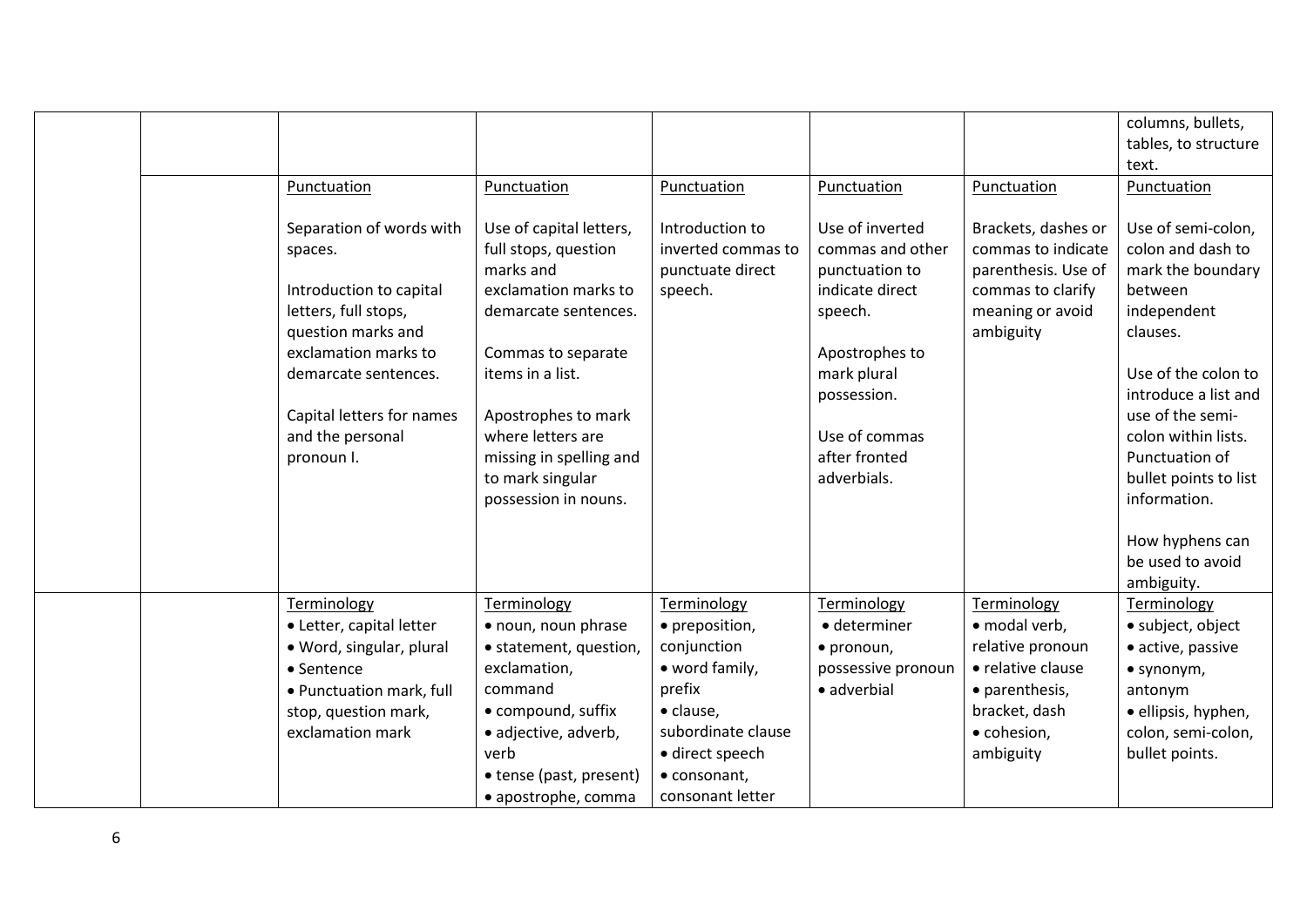|                    |                 |                           |                        | vowel, vowel letter    |                        |                      |                      |
|--------------------|-----------------|---------------------------|------------------------|------------------------|------------------------|----------------------|----------------------|
|                    |                 |                           |                        | · inverted commas      |                        |                      |                      |
|                    |                 |                           |                        | (or speech marks)      |                        |                      |                      |
|                    | Write simple    |                           | Develop positive       |                        |                        |                      |                      |
|                    | sentences which |                           | attitudes towards and  |                        |                        |                      |                      |
|                    | can be read by  |                           | stamina for writing by |                        |                        |                      |                      |
|                    | themselves and  |                           | writing:               |                        |                        |                      |                      |
|                    | others.         |                           | • narratives about     |                        |                        |                      |                      |
|                    |                 |                           | personal experiences   |                        |                        |                      |                      |
|                    |                 |                           | and those of others    |                        |                        |                      |                      |
|                    |                 |                           | (real and fictional)   |                        |                        |                      |                      |
|                    |                 |                           | • about real events    |                        |                        |                      |                      |
|                    |                 |                           | • poetry               |                        |                        |                      |                      |
|                    |                 |                           | • for different        |                        |                        |                      |                      |
|                    |                 |                           | purposes               |                        |                        |                      |                      |
|                    |                 | Plan writing              | Plan writing           | Plan writing           | Plan writing           | Plan writing         | Plan writing         |
|                    |                 |                           |                        |                        |                        |                      |                      |
|                    |                 | Say out loud what they    | Plan or say out loud   | <b>Discuss writing</b> | <b>Discuss writing</b> | Identify audience    | Identify audience    |
| Writing:           |                 | are going to write about. | what they are going to | similar to that        | similar to that        | and purpose,         | and purpose,         |
| <b>Composition</b> |                 |                           | write about. Write     | which they are         | which they are         | selecting            | selecting            |
|                    |                 |                           | idea and/or key words  | planning to write in   | planning to write in   | appropriate form     | appropriate form     |
|                    |                 |                           | including new vocab.   | order to understand    | order to               | and use other        | and use other        |
|                    |                 |                           |                        | and learn from its     | understand and         | similar writing as a | similar writing as a |
|                    |                 |                           |                        | structure,             | learn from its         | model.               | model.               |
|                    |                 |                           |                        | vocabulary and         | structure,             |                      |                      |
|                    |                 |                           |                        | grammar.               | vocabulary and         | Note and develop     | Note and develop     |
|                    |                 |                           |                        |                        | grammar.               | initial ideas,       | initial ideas,       |
|                    |                 |                           |                        | Discuss and record     |                        | drawing on reading   | drawing on reading   |
|                    |                 |                           |                        | ideas.                 | Discuss and record     | and research         | and research         |
|                    |                 |                           |                        |                        | ideas.                 | where necessary.     | where necessary.     |
|                    |                 |                           |                        |                        |                        |                      |                      |
|                    |                 |                           |                        |                        |                        | In writing           | In writing           |
|                    |                 |                           |                        |                        |                        | narratives, consider | narratives, consider |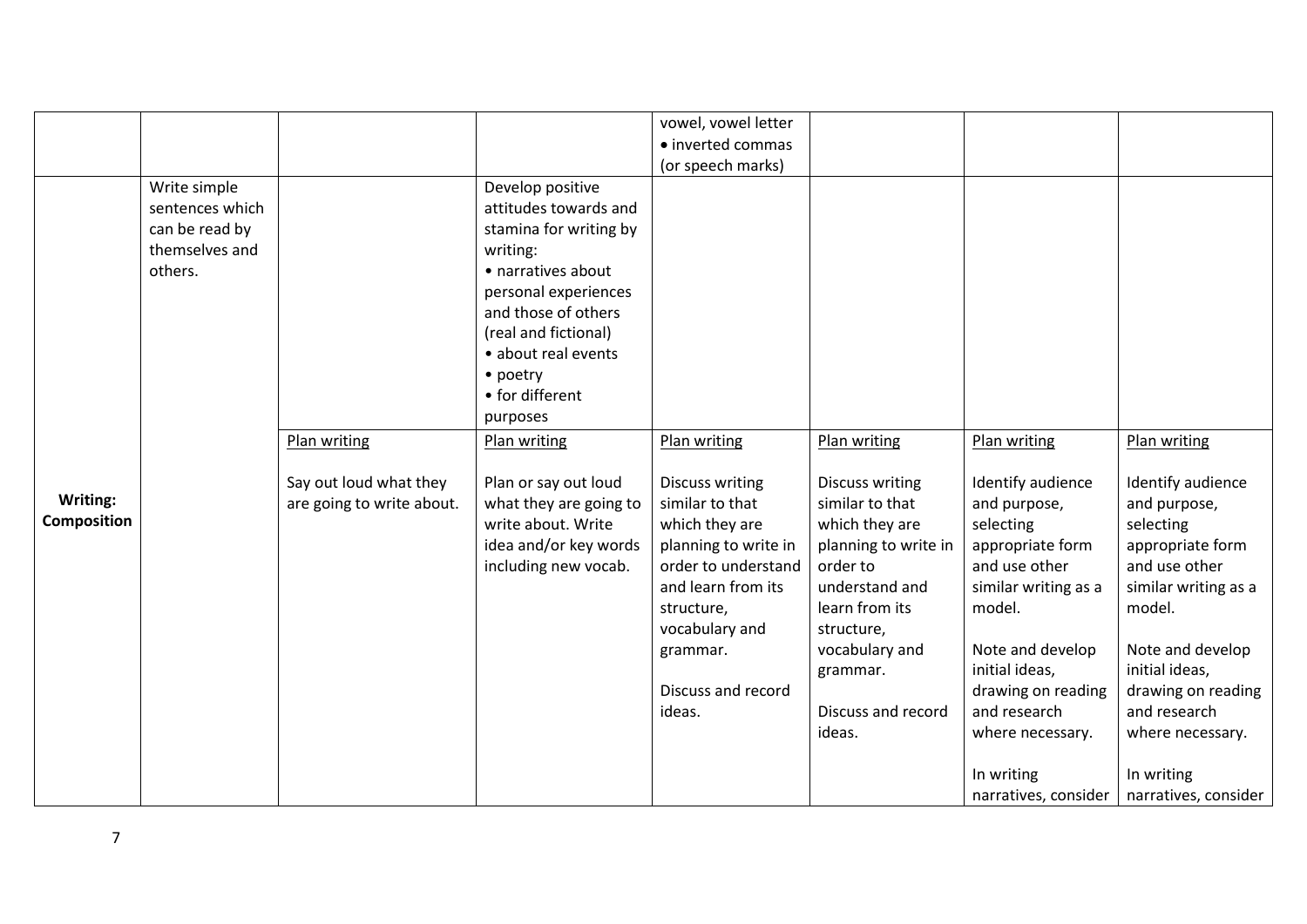|                    |                        |                       |                       |                     | how authors have    | how authors have    |
|--------------------|------------------------|-----------------------|-----------------------|---------------------|---------------------|---------------------|
|                    |                        |                       |                       |                     | developed           | developed           |
|                    |                        |                       |                       |                     | characters and      | characters and      |
|                    |                        |                       |                       |                     | settings in what    | settings in what    |
|                    |                        |                       |                       |                     | pupils have read,   | pupils have read,   |
|                    |                        |                       |                       |                     | listened to and     | listened to and     |
|                    |                        |                       |                       |                     | seen performed.     | seen performed.     |
|                    | Drafting & writing     | Encapsulate what they | Drafting & writing    | Drafting & writing  | Drafting & writing  | Drafting & writing  |
|                    |                        | want to say, sentence |                       |                     |                     |                     |
|                    | Compose a sentence     | by sentence.          | Compose and           | Compose and         | Select appropriate  | Select appropriate  |
|                    | orally before writing. |                       | rehearse sentences    | rehearse sentences  | grammar and         | grammar and         |
| Writing:           |                        |                       | orally (including     | orally (including   | vocab,              | vocab,              |
| <b>Composition</b> |                        |                       | dialogue),            | dialogue),          | understanding how   | understanding how   |
|                    |                        |                       | progressively         | progressively       | such choices can    | such choices can    |
|                    |                        |                       | building a varied     | building a varied   | change and          | change and          |
|                    |                        |                       | and rich vocabulary   | and rich vocabulary | enhance meaning.    | enhance meaning.    |
|                    |                        |                       | and increasing        | and increasing      |                     |                     |
|                    |                        |                       | range of sentence     | range of sentence   |                     |                     |
|                    |                        |                       | structures.           | structures.         |                     |                     |
|                    | Sequence sentences to  | Encapsulate what they | Organise              | Organise            | Use a wide range of | Use a wide range of |
|                    | form short narratives  | want to say, sentence | paragraphs around     | paragraphs around   | devices to build    | devices to build    |
|                    |                        | by sentence.          | a theme.              | a theme.            | cohesion within     | cohesion within     |
|                    |                        |                       |                       |                     | and across          | and across          |
|                    |                        |                       |                       |                     | paragraphs.         | paragraphs.         |
|                    |                        |                       |                       |                     | Précis longer       | Précis longer       |
|                    |                        |                       |                       |                     | paragraphs.         | paragraphs.         |
|                    |                        |                       | In narratives, create | In narratives,      | In narratives,      | In narratives,      |
|                    |                        |                       | settings, characters  | create settings,    | describe settings,  | describe settings,  |
|                    |                        |                       | and plot.             | characters and      | characters and      | characters and      |
|                    |                        |                       |                       | plot.               | atmosphere and      | atmosphere and      |
|                    |                        |                       |                       |                     | integrate dialogue  | integrate dialogue  |
|                    |                        |                       |                       |                     | to convey character | to convey character |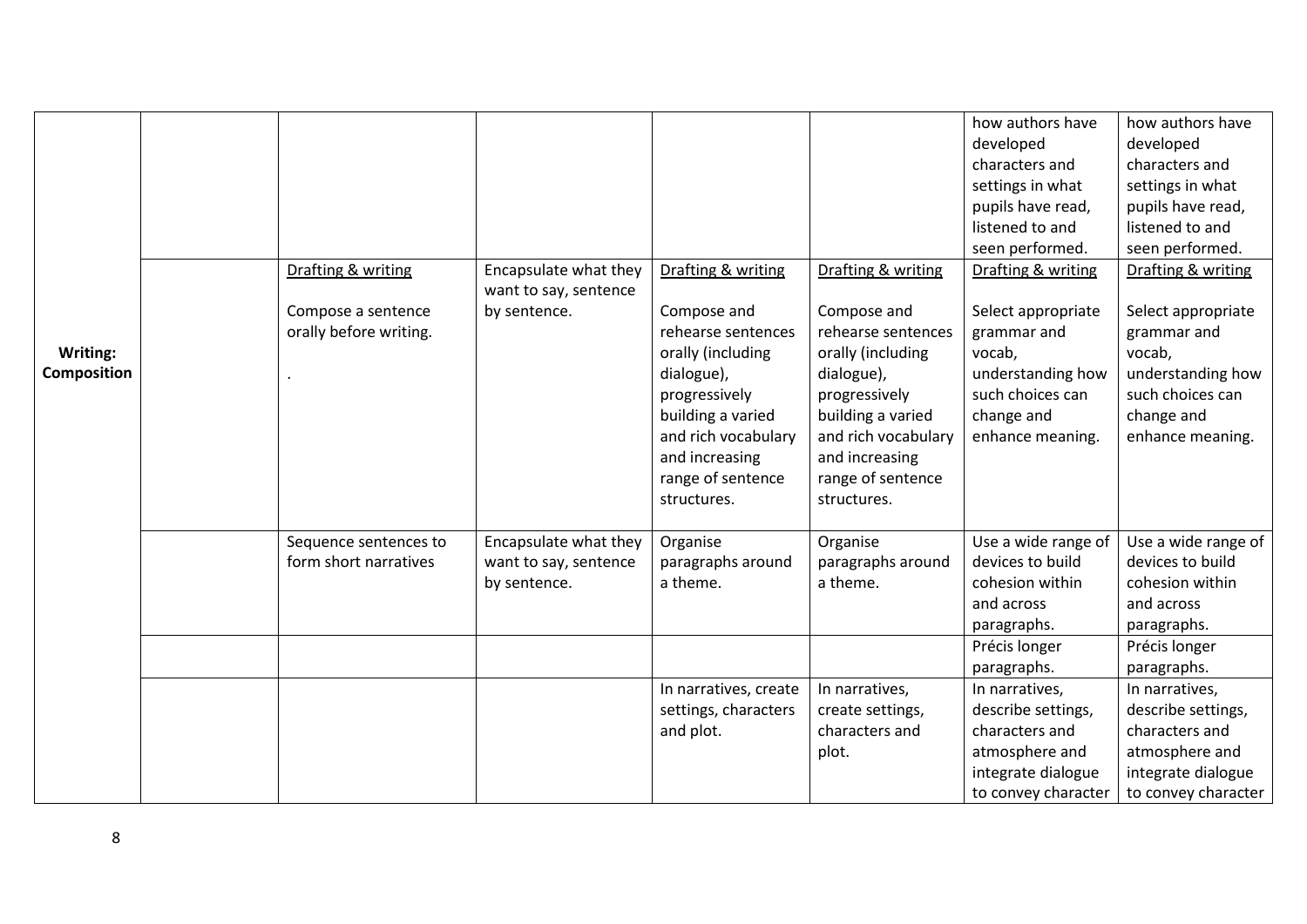|                    |  |                         |                      |                     | and advance the      | and advance the      |
|--------------------|--|-------------------------|----------------------|---------------------|----------------------|----------------------|
|                    |  |                         |                      |                     | action               | action               |
|                    |  |                         | In non-narrative     | In non-narrative    | In narratives,       | In narratives,       |
|                    |  |                         | material, use simple | material, use       | describe settings,   | describe settings,   |
|                    |  |                         | organisational       | simple              | characters and       | characters and       |
|                    |  |                         | devices such as      | organisational      | atmosphere and       | atmosphere and       |
|                    |  |                         | headings and sub-    | devices such as     | integrate dialogue   | integrate dialogue   |
|                    |  |                         | headings.            | headings and sub-   | to convey character  | to convey character  |
|                    |  |                         |                      | headings.           | and advance the      | and advance the      |
|                    |  |                         |                      |                     | action.              | action.              |
|                    |  |                         |                      |                     |                      |                      |
|                    |  |                         |                      |                     | Use further          | Use further          |
|                    |  |                         |                      |                     | organisational and   | organisational and   |
|                    |  |                         |                      |                     | presentational       | presentational       |
|                    |  |                         |                      |                     | devices to structure | devices to structure |
|                    |  |                         |                      |                     | text and guide the   | text and guide the   |
|                    |  |                         |                      |                     | reader (e.g.         | reader (e.g.         |
|                    |  |                         |                      |                     | headings, bullet     | headings, bullet     |
| Writing:           |  |                         |                      |                     | points,              | points,              |
| <b>Composition</b> |  |                         |                      |                     | underlining).        | underlining).        |
|                    |  | Make additions,         | Evaluate and edit:   | Evaluate and edit:  | Evaluate and edit:   | Evaluate and edit:   |
|                    |  | revision and            | • Assess the         | • Assess the        | • Assess the         | • Assess the         |
|                    |  | corrections to their    | effectiveness of     | effectiveness of    | effectiveness of     | effectiveness of     |
|                    |  | own writing by:         | their own and        | their own and       | their own and        | their own and        |
|                    |  | • Evaluating their own  | others' writing and  | others' writing and | others' writing and  | others' writing and  |
|                    |  | writing with the        | suggest              | suggest             | suggest              | suggest              |
|                    |  | teacher or other        | improvements.        | improvements.       | improvements.        | improvements.        |
|                    |  | pupils.                 | • Propose changes    | • Propose changes   | • Propose changes    | • Propose changes    |
|                    |  | • Rereading to check it | to grammar and       | to grammar and      | to grammar, vocab    | to grammar, vocab    |
|                    |  | makes sense and that    | vocabulary to        | vocabulary to       | and punctuation to   | and punctuation to   |
|                    |  | verbs to indicate time  | improve              | improve             | enhance effects      | enhance effects      |
|                    |  | are used correctly and  | consistency,         | consistency,        | and clarify          | and clarify          |
|                    |  | consistently, including | including the        | including the       | meaning.             | meaning.             |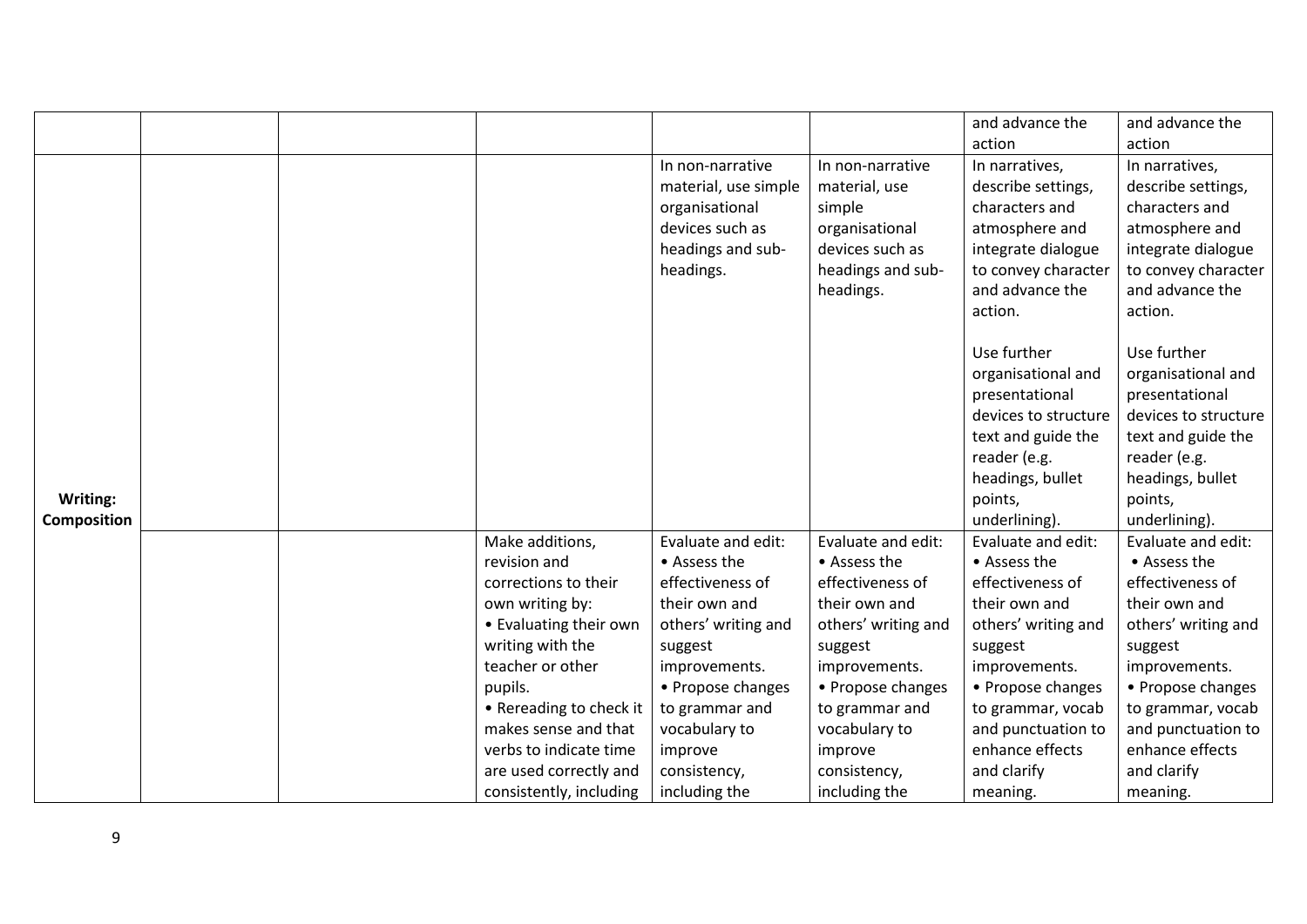|  |                             | verbs in the            | accurate use of      | accurate use of     | • Ensure the        | • Ensure the        |
|--|-----------------------------|-------------------------|----------------------|---------------------|---------------------|---------------------|
|  |                             | continuous form.        | pronouns in          | pronouns in         | consistent and      | consistent and      |
|  |                             |                         | sentences.           | sentences.          | correct use of      | correct use of      |
|  |                             |                         |                      |                     | tense throughout a  | tense throughout a  |
|  |                             |                         |                      |                     | piece of writing.   | piece of writing.   |
|  |                             |                         |                      |                     | • Ensure correct    | • Ensure correct    |
|  |                             |                         |                      |                     | subject and verb    | subject and verb    |
|  |                             |                         |                      |                     | agreement when      | agreement when      |
|  |                             |                         |                      |                     | using singular and  | using singular and  |
|  |                             |                         |                      |                     | plural,             | plural,             |
|  |                             |                         |                      |                     | distinguishing      | distinguishing      |
|  |                             |                         |                      |                     | between the         | between the         |
|  |                             |                         |                      |                     | language of speech  | language of speech  |
|  |                             |                         |                      |                     | and writing and     | and writing and     |
|  |                             |                         |                      |                     | choosing the        | choosing the        |
|  |                             |                         |                      |                     | appropriate         | appropriate         |
|  |                             |                         |                      |                     | register.           | register.           |
|  | Re-read what they have      | Proof read to check     | Proof read for       | Proof read for      | Proof read for      | Proof read for      |
|  | written to check that it    | for errors in spelling, | spelling and         | spelling and        | spelling and        | spelling and        |
|  | makes sense.                | grammar and             | punctuation errors.  | punctuation errors. | punctuation errors. | punctuation errors. |
|  |                             | punctuation.            |                      |                     |                     |                     |
|  | Discuss what they have      | Read aloud their        | Read aloud their     | Read aloud their    | Perform their own   | Perform their own   |
|  | written with the teacher    | writing with            | writing, to a group  | writing, to a group | compositions, using | compositions, using |
|  | or other pupils. Read       | appropriate intonation  | or whole class,      | or whole class,     | appropriate         | appropriate         |
|  | aloud their writing clearly | to make the meaning     | using appropriate    | using appropriate   | intonation, volume  | intonation, volume  |
|  | enough to be heard by       | clear.                  | intonation and       | intonation and      | and movement so     | and movement so     |
|  | their peers and the         |                         | controlling the tone | controlling the     | that meaning is     | that meaning is     |
|  | teacher.                    |                         | and volume so that   | tone and volume so  | clear               | clear               |
|  |                             |                         | the meaning is       | that the meaning is |                     |                     |
|  |                             |                         | clear.               | clear.              |                     |                     |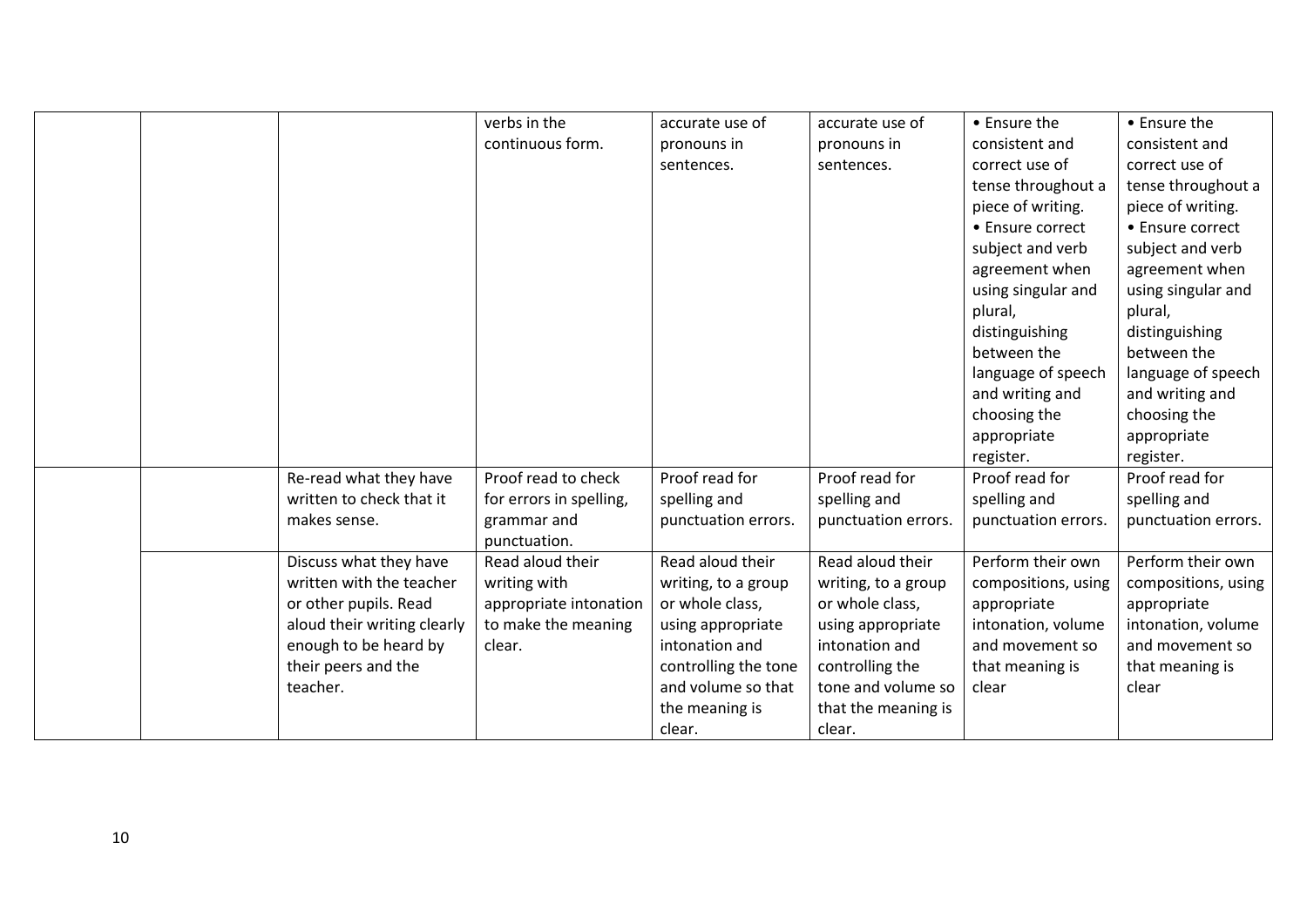## **Progression of Writing Genres**

| <b>Year Group</b>   | <b>EYFS</b>           | Year 1               | Year 2             | Year 3            | Year 4              | Year 5             | Year 6           |
|---------------------|-----------------------|----------------------|--------------------|-------------------|---------------------|--------------------|------------------|
| <b>Instructions</b> | Lists of instructions | Ideas grouped in     | A goal is outlined | A set of          | A set of            | Consolidate work   | Consolidate work |
|                     | linked to actions or  | sentences in time    | - a statement      | ingredients and   | ingredients and     | from previous      | from previous    |
|                     | procedures e.g.       | sequence.            | about what is to   | equipment         | equipment           | learning.          | learning.        |
|                     | baking.               |                      | be achieved.       | needed are        | needed are          |                    |                  |
|                     |                       | Written in the       |                    | outlined clearly. | outlined clearly.   | Can write accurate |                  |
|                     |                       | imperative e.g. sift | Written in         |                   |                     | instructions for   |                  |
|                     |                       | the flour.           | sequenced steps    | Organised into    | Sentences include   | complicated        |                  |
|                     |                       |                      | to achieve the     | clear points      | precautionary       | processes.         |                  |
|                     |                       | Use of numbers or    | goal.              | denoted by time.  | advice e.g. Be      |                    |                  |
|                     |                       | bullet points to     |                    |                   | careful not to over | Can write          |                  |
|                     |                       | signal order.        | Diagrams and       |                   | whisk as it will    | imaginative        |                  |
|                     |                       |                      | illustrations are  |                   | turn into butter.   | instructions using |                  |
|                     |                       |                      | used to make the   |                   |                     | flair and humour.  |                  |
|                     |                       |                      | process clearer.   |                   | Friendly            |                    |                  |
|                     |                       |                      |                    |                   | tips/suggestions    |                    |                  |
|                     |                       |                      |                    |                   | are included to     |                    |                  |
|                     |                       |                      |                    |                   | heighten the        |                    |                  |
|                     |                       |                      |                    |                   | engagement.         |                    |                  |
|                     |                       |                      |                    |                   | e.g. This dish is   |                    |                  |
|                     |                       |                      |                    |                   | served best with a  |                    |                  |
|                     |                       |                      |                    |                   | dash of nutmeg.     |                    |                  |
|                     |                       |                      |                    |                   |                     |                    |                  |
|                     |                       |                      |                    |                   |                     |                    |                  |
|                     |                       |                      |                    |                   |                     |                    |                  |
|                     |                       |                      |                    |                   |                     |                    |                  |
|                     |                       |                      |                    |                   |                     |                    |                  |
|                     |                       |                      |                    |                   |                     |                    |                  |
|                     |                       |                      |                    |                   |                     |                    |                  |
|                     |                       |                      |                    |                   |                     |                    |                  |
|                     |                       |                      |                    |                   |                     |                    |                  |
|                     |                       |                      |                    |                   |                     |                    |                  |
|                     |                       |                      |                    |                   |                     |                    |                  |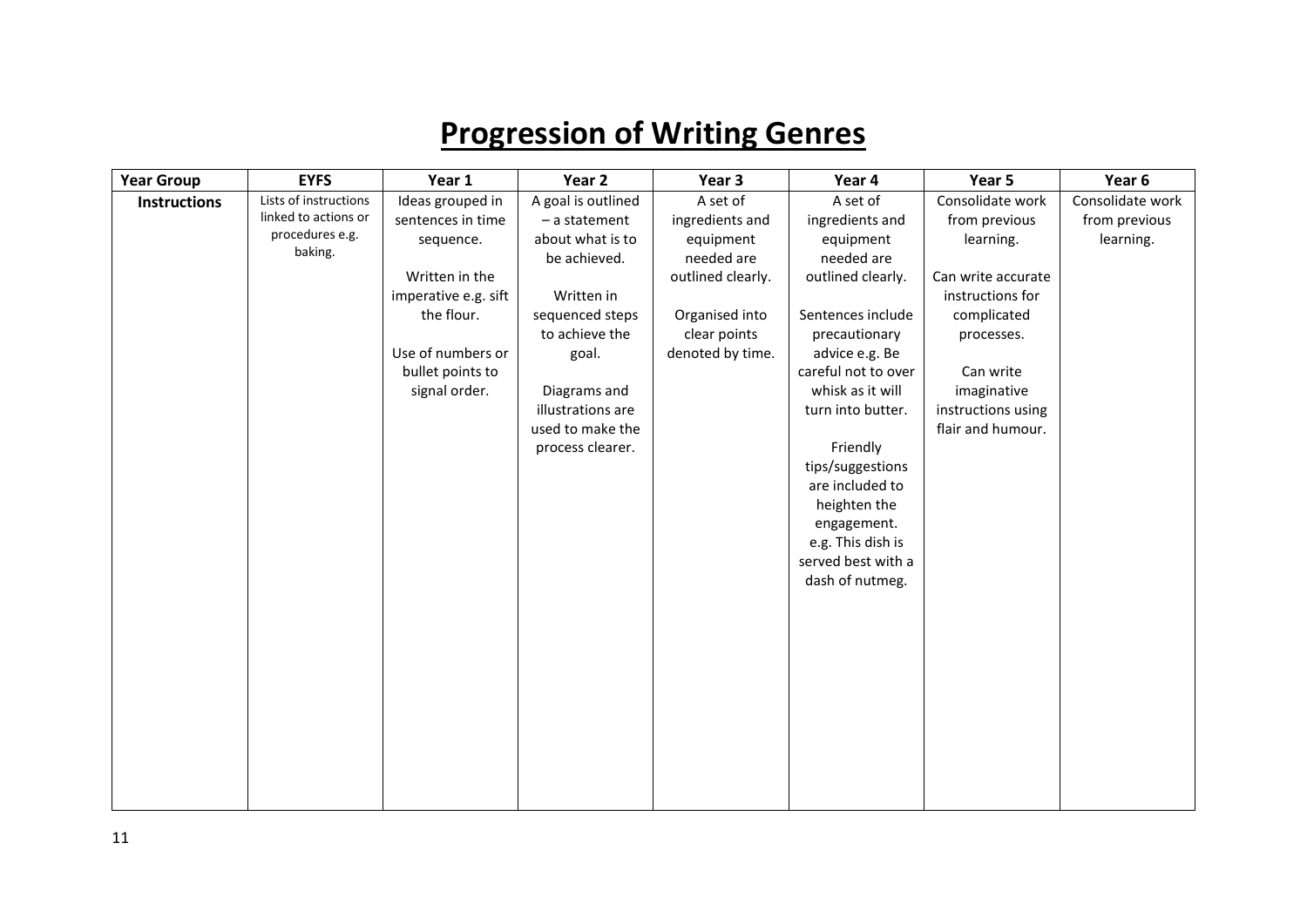| Recount-        | Labelling posters or | Ideas grouped      | <b>Brief introduction</b> | Clear introduction. | Clear introduction | Developed                   | The report is well |
|-----------------|----------------------|--------------------|---------------------------|---------------------|--------------------|-----------------------------|--------------------|
| experiences,    | writing about        | together in time   | and conclusion.           |                     | and conclusion.    | introduction and            | constructed and    |
| diary, police   | experiences.         | sequence.          |                           | Organised into      |                    | conclusion                  | answers the        |
| reports, sports |                      |                    | Written in the            | paragraphs          | Links between      | including                   | reader's           |
| reports         |                      | Written in first   | past tense e.g. I         | shaped around       | sentences help to  | elaborated                  | questions.         |
|                 |                      | person.            | went                      | key events.         | navigate the       | personal                    |                    |
|                 |                      |                    | I saw                     |                     | reader from one    | response.                   | The writer         |
|                 |                      | Written in the     |                           | A closing           | idea to the next.  |                             | understands the    |
|                 |                      | past tense.        | Main ideas                | statement to        |                    | Description of              | impact and thinks  |
|                 |                      |                    | organised in              | summarise the       | Paragraphs         | events are                  | about the          |
|                 |                      | Focused on         | groups.                   | overall impact.     | organised          | detailed and                | response.          |
|                 |                      | individual or      |                           |                     | correctly around   | engaging.                   |                    |
|                 |                      | group participants | Ideas organised in        |                     | key events.        |                             | Information is     |
|                 |                      | e.g. I, we         | chronological             |                     |                    | The information is          | prioritized        |
|                 |                      |                    | order using               |                     | Elaboration is     | organised                   | according to       |
|                 |                      |                    | connectives that          |                     | used to reveal the | chronologically             | importance and a   |
|                 |                      |                    | signal time.              |                     | writer's emotions  | with clear signals          | frame of response  |
|                 |                      |                    |                           |                     | and responses.     | to the reader               | set up for the     |
|                 |                      |                    |                           |                     |                    | about time, place           | reply.             |
|                 |                      |                    |                           |                     |                    | and personal                |                    |
|                 |                      |                    |                           |                     |                    | response.                   |                    |
|                 |                      |                    |                           |                     |                    |                             |                    |
|                 |                      |                    |                           |                     |                    | Purpose of the              |                    |
|                 |                      |                    |                           |                     |                    | recount an                  |                    |
|                 |                      |                    |                           |                     |                    | experience<br>revealing the |                    |
|                 |                      |                    |                           |                     |                    | writer's                    |                    |
|                 |                      |                    |                           |                     |                    | perspective.                |                    |
|                 |                      |                    |                           |                     |                    |                             |                    |
|                 |                      |                    |                           |                     |                    |                             |                    |
|                 |                      |                    |                           |                     |                    |                             |                    |
|                 |                      |                    |                           |                     |                    |                             |                    |
|                 |                      |                    |                           |                     |                    |                             |                    |
|                 |                      |                    |                           |                     |                    |                             |                    |
|                 |                      |                    |                           |                     |                    |                             |                    |
|                 |                      |                    |                           |                     |                    |                             |                    |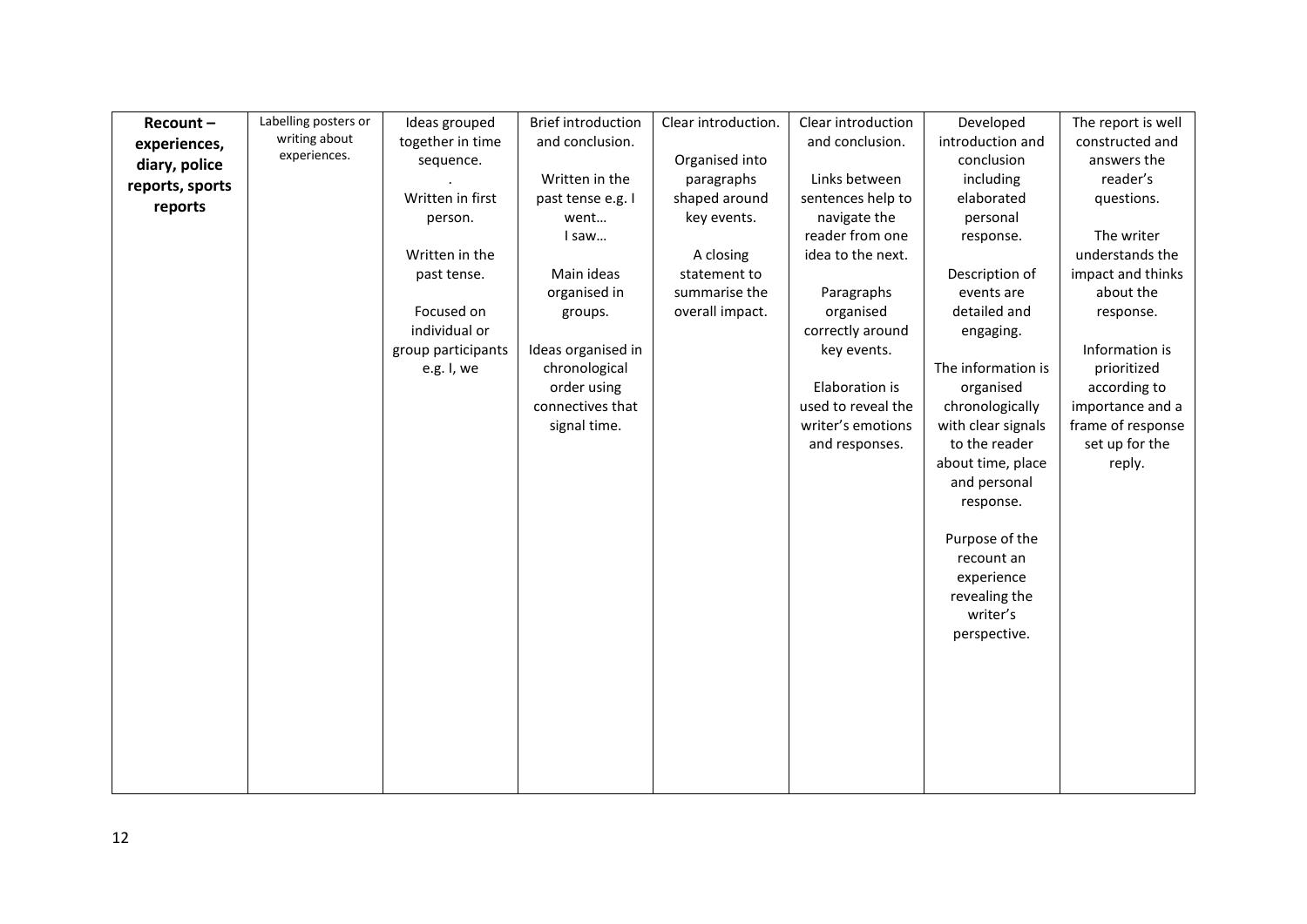| Writing about<br><b>Brief introduction</b><br>Ideas grouped<br>Clear introduction.<br>Clear introduction<br>Developed<br>Non- | The report is well |
|-------------------------------------------------------------------------------------------------------------------------------|--------------------|
| experiences or<br>together for<br>introduction and<br>and conclusion.<br>and conclusion.<br>Chronological                     | constructed and    |
| truffle moments.<br>similarity.<br>Organised into<br>conclusion using<br><b>Reports</b>                                       | answers the        |
| Links between<br>all the layout<br>Written in the<br>paragraphs                                                               | reader's           |
| shaped around a<br>Attempts at third<br>appropriate tense.<br>sentences help to<br>features.                                  | questions.         |
| person writing.<br>e.g. Sparrow's<br>key topic<br>navigate the                                                                |                    |
| reader from one<br>Description of the<br>e.g. The man was<br>nest<br>sentence.                                                | The writer         |
| idea to the next.<br>phenomenon is<br>Dinosaurs were<br>run over.                                                             | understands the    |
| Use of sub-<br>technical and                                                                                                  | impact and thinks  |
| Written in the<br>Main ideas<br>headings.<br>Paragraphs<br>accurate.                                                          | about the          |
| appropriate tense.<br>organised in<br>organised                                                                               | response.          |
| correctly into key<br>e.g. Sparrow's<br>Generalized<br>groups.                                                                |                    |
| nest<br>ideas.<br>sentences are                                                                                               | Information is     |
| used to categorise<br>Dinosaurs were                                                                                          | prioritised        |
| Sub-headings are<br>and sort                                                                                                  | according to       |
| used to organise<br>information for                                                                                           | importance and a   |
| information. E.g.<br>the reader.                                                                                              | frame of response  |
| Qualities, body                                                                                                               | set up for the     |
| Purpose of the<br>parts, behaviour.                                                                                           | reply.             |
| report is to inform<br>the reader and to                                                                                      |                    |
| describe the way                                                                                                              |                    |
| things are.                                                                                                                   |                    |
|                                                                                                                               |                    |
| Formal and                                                                                                                    |                    |
| technical language                                                                                                            |                    |
| used throughout                                                                                                               |                    |
| to engage the                                                                                                                 |                    |
| reader.                                                                                                                       |                    |
|                                                                                                                               |                    |
|                                                                                                                               |                    |
|                                                                                                                               |                    |
|                                                                                                                               |                    |
|                                                                                                                               |                    |
|                                                                                                                               |                    |
|                                                                                                                               |                    |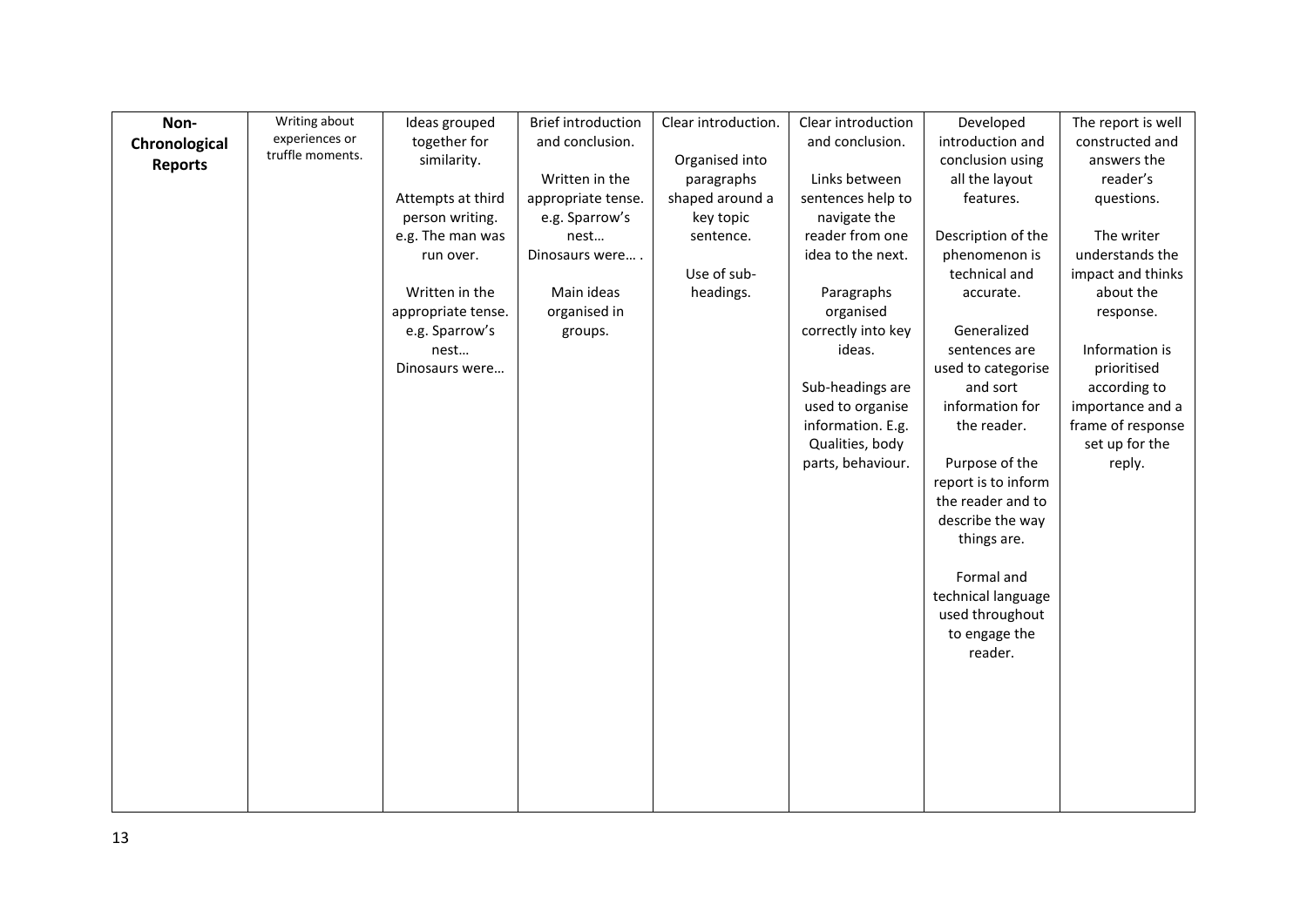| Letters | Writing short letters | Ideas grouped in  | <b>Brief introduction</b> | Clear introduction. | Clear introduction   | Developed         | Letter well-      |
|---------|-----------------------|-------------------|---------------------------|---------------------|----------------------|-------------------|-------------------|
|         | to others, using      | sentences in time | and conclusion.           |                     | and conclusion.      | introduction and  | constructed that  |
|         | envelopes.            | sequence.         |                           | Points about the    |                      | conclusion using  | answers the       |
|         |                       |                   | Written in the            | visit/issue.        | Links between key    | all the letter    | reader's          |
|         |                       |                   | past tense.               |                     | ideas in the letter. | layout features.  | questions.        |
|         |                       |                   |                           | Organised into      |                      |                   |                   |
|         |                       |                   | Main ideas                | paragraphs          | Paragraphs           | Paragraphs        | The writer        |
|         |                       |                   | organised in              | denoted by          | organised            | developed with    | understands the   |
|         |                       |                   | groups.                   | time/place.         | correctly into key   | prioritized       | impact and thinks |
|         |                       |                   |                           |                     | ideas.               | information.      | about the         |
|         |                       |                   | Using sequencing          | Topic sentences.    |                      |                   | response.         |
|         |                       |                   | techniques - time         | Some letter layout  | All letter layout    | Purpose of letter |                   |
|         |                       |                   | related words.            | features included.  | features included.   | clear and         | Information is    |
|         |                       |                   |                           |                     |                      | transparent for   | prioritized       |
|         |                       |                   |                           |                     |                      | reader.           | according to      |
|         |                       |                   |                           |                     |                      |                   | importance and a  |
|         |                       |                   |                           |                     |                      | Formal language   | frame of response |
|         |                       |                   |                           |                     |                      | used throughout   | set up for the    |
|         |                       |                   |                           |                     |                      | to engage the     | reply.            |
|         |                       |                   |                           |                     |                      | reader.           |                   |
|         |                       |                   |                           |                     |                      |                   |                   |
|         |                       |                   |                           |                     |                      |                   |                   |
|         |                       |                   |                           |                     |                      |                   |                   |
|         |                       |                   |                           |                     |                      |                   |                   |
|         |                       |                   |                           |                     |                      |                   |                   |
|         |                       |                   |                           |                     |                      |                   |                   |
|         |                       |                   |                           |                     |                      |                   |                   |
|         |                       |                   |                           |                     |                      |                   |                   |
|         |                       |                   |                           |                     |                      |                   |                   |
|         |                       |                   |                           |                     |                      |                   |                   |
|         |                       |                   |                           |                     |                      |                   |                   |
|         |                       |                   |                           |                     |                      |                   |                   |
|         |                       |                   |                           |                     |                      |                   |                   |
|         |                       |                   |                           |                     |                      |                   |                   |
|         |                       |                   |                           |                     |                      |                   |                   |
|         |                       |                   |                           |                     |                      |                   |                   |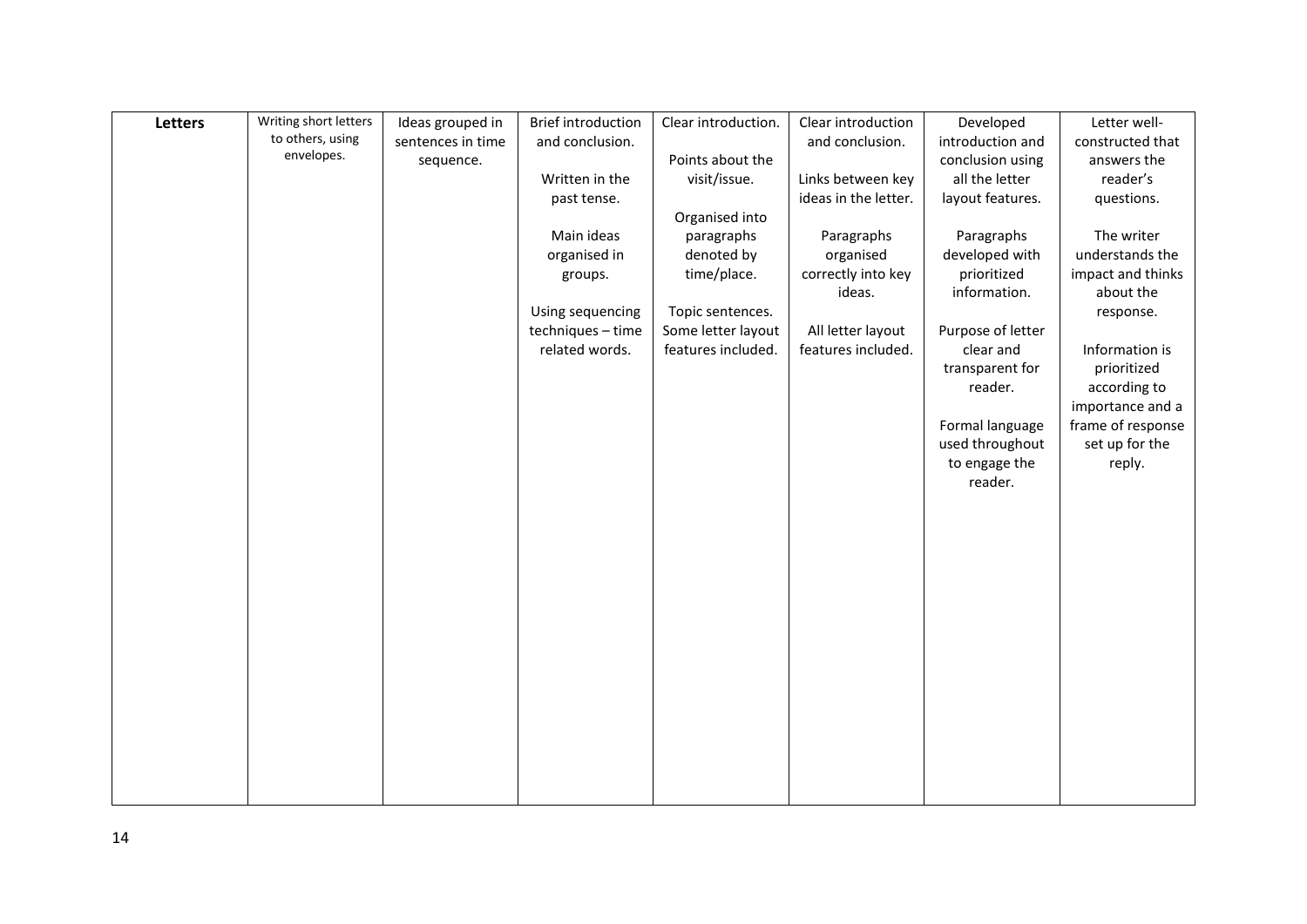| <b>Persuasion -</b> | Ideas are grouped | <b>Brief introduction</b> | Clear introduction. | Clear introduction   | Developed                | Arguments are well    |
|---------------------|-------------------|---------------------------|---------------------|----------------------|--------------------------|-----------------------|
| Purpose: advert,    | together for      | and conclusion.           |                     | and conclusion.      | introduction and         | constructed that      |
| leaflet,            | similarity.       |                           | Points about        |                      | conclusion using         | answer the reader's   |
| argument            |                   | Written In the            | subject/issue.      | Links between key    | all the argument         | questions.            |
|                     | Writes in first   | present tense.            |                     | ideas in the letter. | or leaflet layout        | The writer            |
|                     | person.           |                           | Organised into      |                      | features.                | understands the       |
|                     |                   | Main ideas                | paragraphs.         | Paragraphs           |                          | impact or the         |
|                     |                   | organised in              |                     | organised            | Paragraphs               | emotive language      |
|                     |                   | groups.                   | Sub-heading used    | correctly into key   | developed with           | and thinks about the  |
|                     |                   |                           | to organise texts.  | ideas.               | prioritised              | response.             |
|                     |                   |                           |                     |                      | information.             | Information is        |
|                     |                   |                           |                     | Subheading           |                          | prioritised according |
|                     |                   |                           |                     | Topic sentences      | View point is            | to the writer's point |
|                     |                   |                           |                     |                      | transparent for          | of view.              |
|                     |                   |                           |                     |                      | reader.                  |                       |
|                     |                   |                           |                     |                      |                          |                       |
|                     |                   |                           |                     |                      | Emotive language         |                       |
|                     |                   |                           |                     |                      | used throughout          |                       |
|                     |                   |                           |                     |                      | to engage the<br>reader. |                       |
|                     |                   |                           |                     |                      |                          |                       |
|                     |                   |                           |                     |                      |                          |                       |
|                     |                   |                           |                     |                      |                          |                       |
|                     |                   |                           |                     |                      |                          |                       |
|                     |                   |                           |                     |                      |                          |                       |
|                     |                   |                           |                     |                      |                          |                       |
|                     |                   |                           |                     |                      |                          |                       |
|                     |                   |                           |                     |                      |                          |                       |
|                     |                   |                           |                     |                      |                          |                       |
|                     |                   |                           |                     |                      |                          |                       |
|                     |                   |                           |                     |                      |                          |                       |
|                     |                   |                           |                     |                      |                          |                       |
|                     |                   |                           |                     |                      |                          |                       |
|                     |                   |                           |                     |                      |                          |                       |
|                     |                   |                           |                     |                      |                          |                       |
|                     |                   |                           |                     |                      |                          |                       |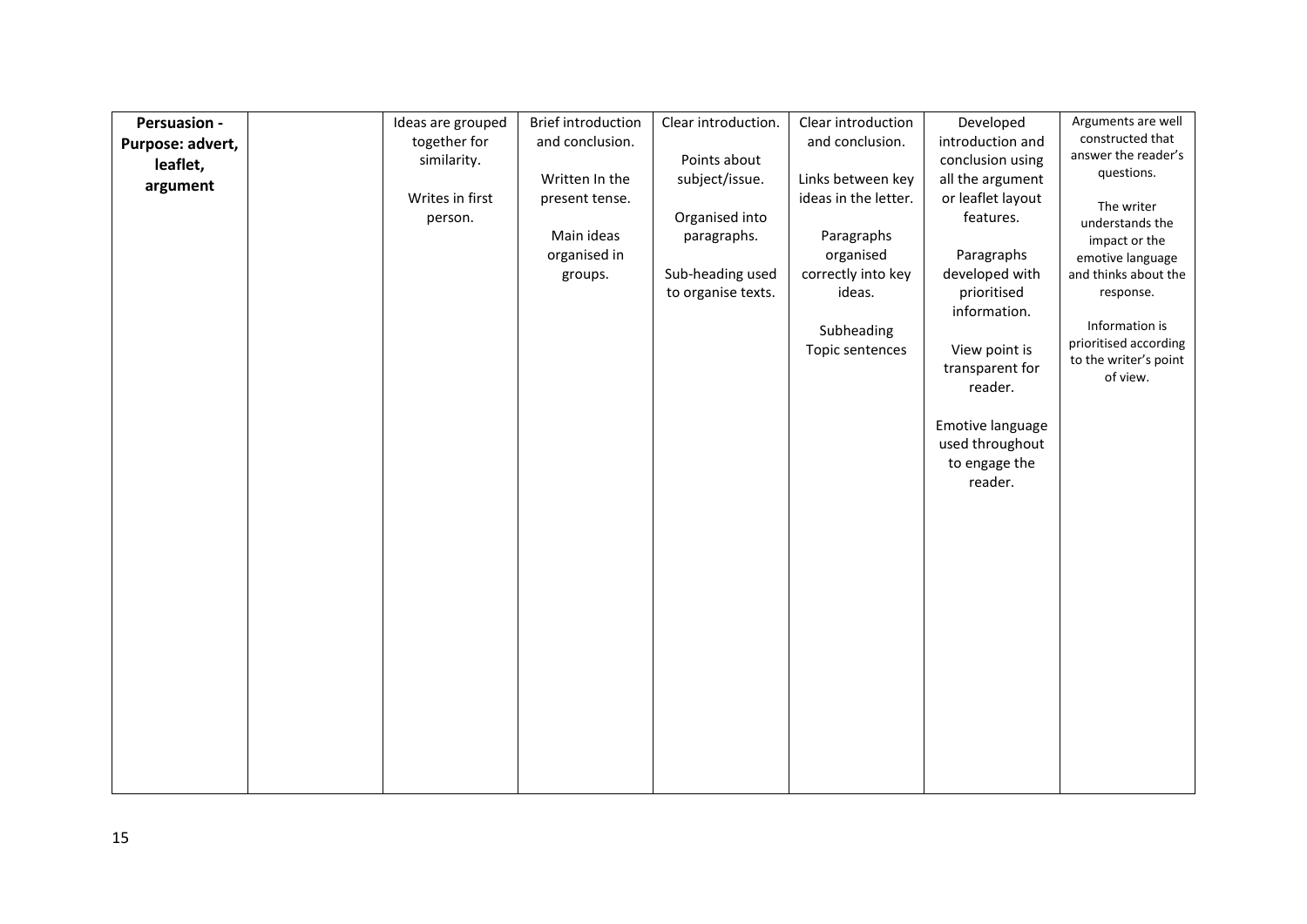| <b>Biography</b> | Writing about | Ideas grouped      | <b>Brief introduction</b> | Clear introduction. | Clear introduction | Developed          | The report is well |
|------------------|---------------|--------------------|---------------------------|---------------------|--------------------|--------------------|--------------------|
|                  | themselves.   | together in time   | and conclusion.           |                     | and conclusion.    | introduction and   | constructed and    |
|                  |               | sequence.          |                           | Organised into      |                    | conclusion         | answers the        |
|                  |               |                    | Written in the            | paragraphs          | Links between      | including          | reader's           |
|                  |               | Written in first   | past tense e.g. He        | shaped around       | sentences help to  | elaborated         | questions.         |
|                  |               | person.            | went She                  | key events.         | navigate the       | personal           |                    |
|                  |               |                    | travelled                 |                     | reader from one    | response.          | The writer         |
|                  |               | Written in the     |                           | A closing           | idea to the next.  |                    | understands the    |
|                  |               | past tense.        | Main ideas                | statement to        |                    | Description of     | impact and thinks  |
|                  |               |                    | organised in              | summarise the       | Paragraphs         | events are         | about the          |
|                  |               | Focused on         | groups.                   | overall impact.     | organised          | detailed and       | response.          |
|                  |               | individual or      |                           |                     | correctly around   | engaging.          |                    |
|                  |               | group participants | Ideas organised in        |                     | key events.        |                    | Information is     |
|                  |               | e.g. I, we         | chronological             |                     |                    | The information is | prioritised        |
|                  |               |                    | order using               |                     | Elaboration is     | organised          | according to       |
|                  |               |                    | connectives that          |                     | used to reveal the | chronologically    | importance and a   |
|                  |               |                    | signal time.              |                     | writer's emotions  | with clear signals | frame of response  |
|                  |               |                    |                           |                     | and responses.     | to the reader      | set up for the     |
|                  |               |                    |                           |                     |                    | about time, place  | reply.             |
|                  |               |                    |                           |                     |                    | and personal       |                    |
|                  |               |                    |                           |                     |                    | response.          |                    |
|                  |               |                    |                           |                     |                    |                    |                    |
|                  |               |                    |                           |                     |                    | Purpose of the     |                    |
|                  |               |                    |                           |                     |                    | recount an         |                    |
|                  |               |                    |                           |                     |                    | experience         |                    |
|                  |               |                    |                           |                     |                    | revealing the      |                    |
|                  |               |                    |                           |                     |                    | writer's           |                    |
|                  |               |                    |                           |                     |                    | perspective.       |                    |
|                  |               |                    |                           |                     |                    |                    |                    |
|                  |               |                    |                           |                     |                    |                    |                    |
|                  |               |                    |                           |                     |                    |                    |                    |
|                  |               |                    |                           |                     |                    |                    |                    |
|                  |               |                    |                           |                     |                    |                    |                    |
|                  |               |                    |                           |                     |                    |                    |                    |
|                  |               |                    |                           |                     |                    |                    |                    |
|                  |               |                    |                           |                     |                    |                    |                    |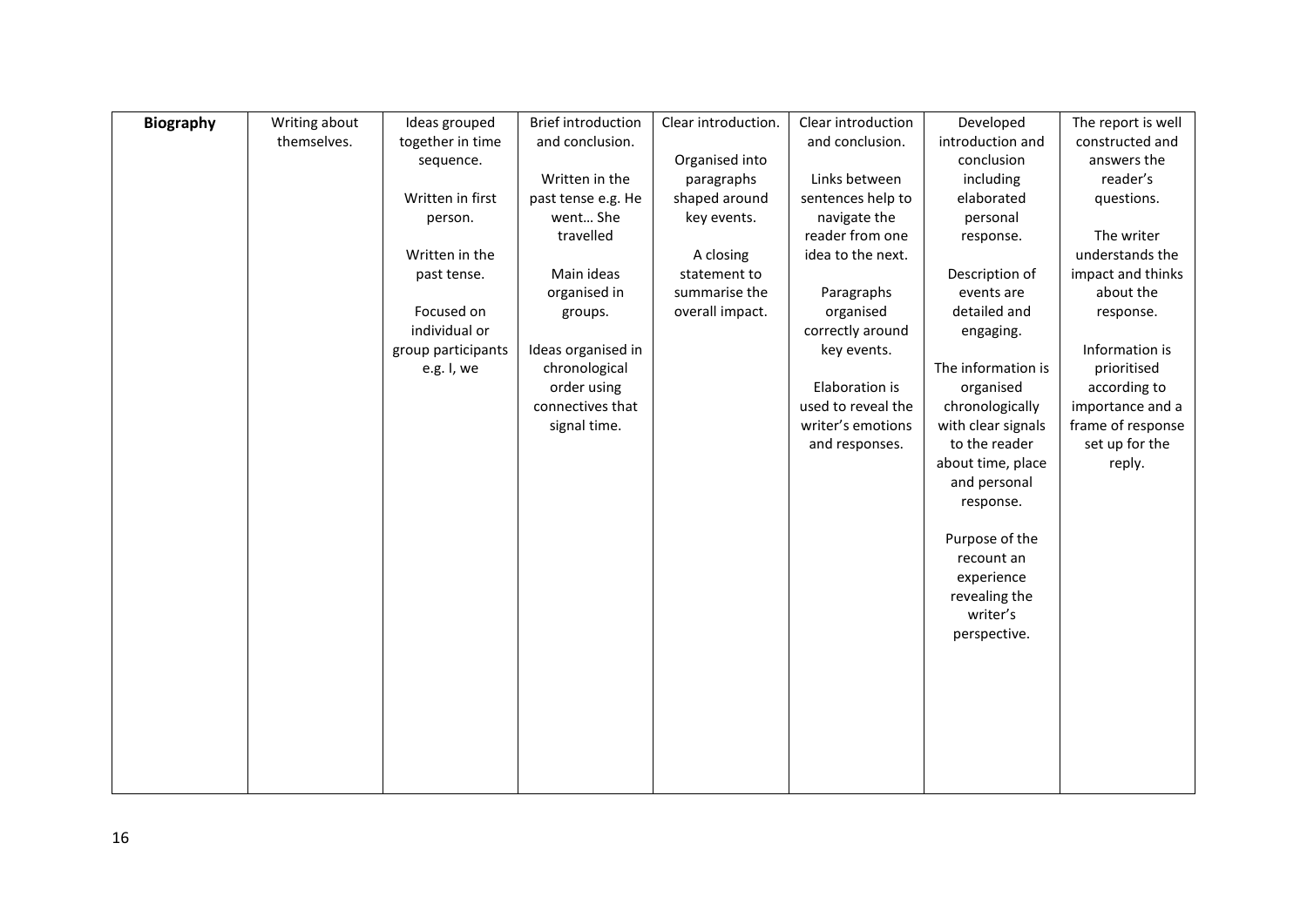| <b>Balanced</b> | Ideas are grouped | <b>Brief introduction</b> | Clear introduction. | Clear introduction   | Developed                        | Arguments are     |
|-----------------|-------------------|---------------------------|---------------------|----------------------|----------------------------------|-------------------|
| Argument-       | together for      | and conclusion.           |                     | and conclusion.      | introduction and                 | well constructed  |
| <b>Purpose:</b> | similarity.       |                           | Points about        |                      | conclusion using                 | that answer the   |
| Speech, Essay,  |                   | Written with an           | subject/issue       | Links between key    | all the argument                 | reader's          |
| Letter          | Writes in first   | impersonal style          |                     | ideas in the letter. | or leaflet layout                | questions.        |
|                 | person.           |                           | Organised into      |                      | features.                        |                   |
|                 |                   | Main ideas                | paragraphs          | Paragraphs           |                                  | The writer        |
|                 |                   | organised in              |                     | organised            | Paragraphs                       | understands the   |
|                 |                   | groups.                   | Sub-heading used    | correctly into key   | developed with                   | impact or the     |
|                 |                   |                           | to organise texts.  | ideas.               | prioritised                      | emotive language  |
|                 |                   |                           |                     |                      | information.                     | and thinks about  |
|                 |                   |                           |                     | Subheading           |                                  | the response.     |
|                 |                   |                           |                     |                      | Both viewpoints                  |                   |
|                 |                   |                           |                     | Topic sentences      | are transparent                  | Information is    |
|                 |                   |                           |                     |                      | for reader.                      | prioritised       |
|                 |                   |                           |                     |                      |                                  | according to the  |
|                 |                   |                           |                     |                      | Emotive language                 | writer's point of |
|                 |                   |                           |                     |                      | used throughout<br>to engage the | view.             |
|                 |                   |                           |                     |                      | reader.                          |                   |
|                 |                   |                           |                     |                      |                                  |                   |
|                 |                   |                           |                     |                      |                                  |                   |
|                 |                   |                           |                     |                      |                                  |                   |
|                 |                   |                           |                     |                      |                                  |                   |
|                 |                   |                           |                     |                      |                                  |                   |
|                 |                   |                           |                     |                      |                                  |                   |
|                 |                   |                           |                     |                      |                                  |                   |
|                 |                   |                           |                     |                      |                                  |                   |
|                 |                   |                           |                     |                      |                                  |                   |
|                 |                   |                           |                     |                      |                                  |                   |
|                 |                   |                           |                     |                      |                                  |                   |
|                 |                   |                           |                     |                      |                                  |                   |
|                 |                   |                           |                     |                      |                                  |                   |
|                 |                   |                           |                     |                      |                                  |                   |
|                 |                   |                           |                     |                      |                                  |                   |
|                 |                   |                           |                     |                      |                                  |                   |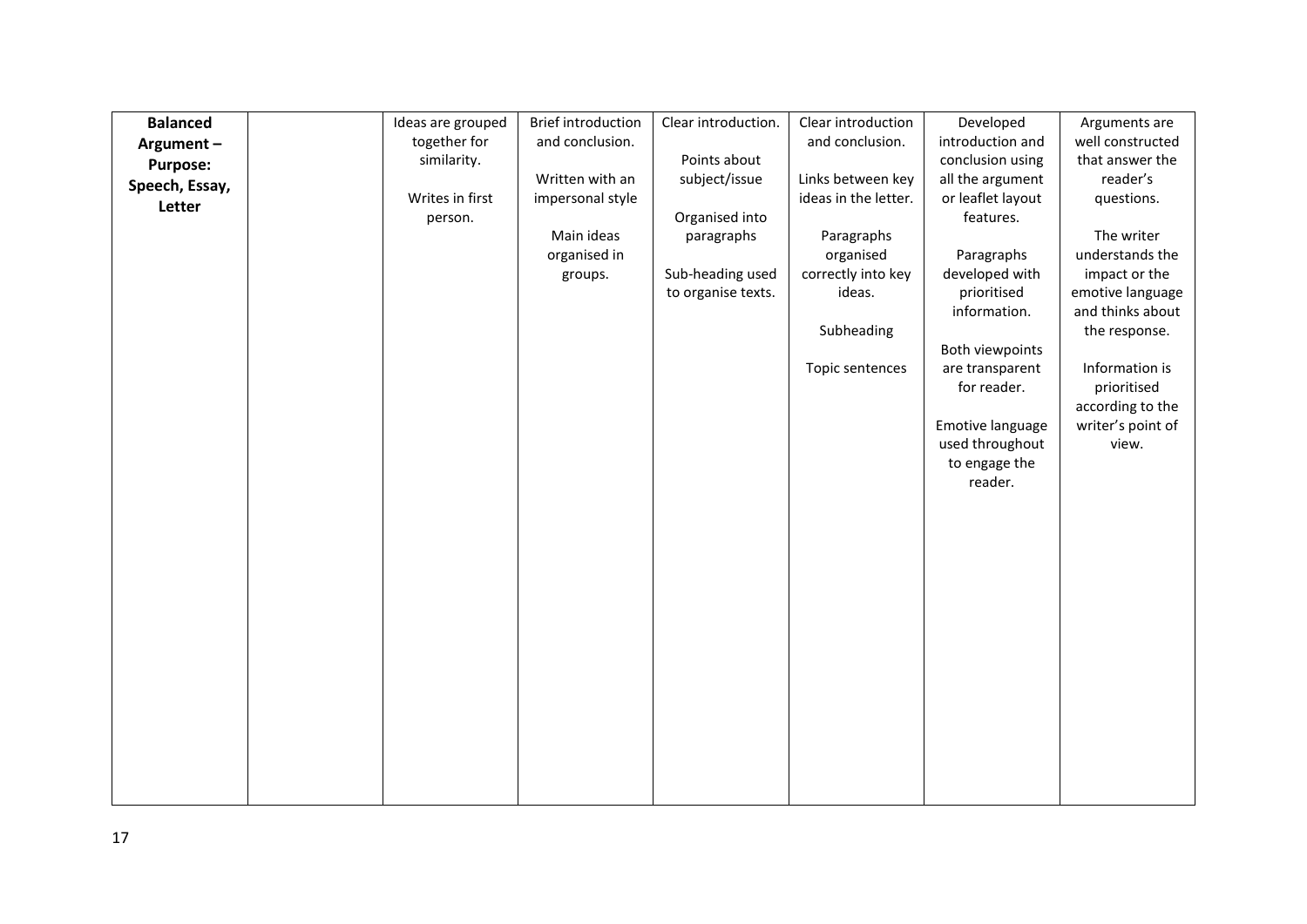| Newspaper | Writing wanted or | Ideas grouped in  | <b>Brief introduction</b> | Clear introduction. | Clear introduction | Developed                     | Newspapers well               |
|-----------|-------------------|-------------------|---------------------------|---------------------|--------------------|-------------------------------|-------------------------------|
|           | missing posters.  | sentences in time | and conclusion.           |                     | and conclusion.    | introduction and              | constructed that              |
|           |                   | sequence.         |                           | Points about the    |                    | conclusion using all          | answers the                   |
|           |                   |                   | Written in the            | visit/issue         | Links between key  | the newspaper's               | reader's questions.           |
|           |                   | Attempts at third | past tense.               |                     | ideas in the       | layout features.              |                               |
|           |                   | person writing.   |                           | Organised into      | newspaper.         |                               | The writer                    |
|           |                   | e.g. The man was  | Main ideas                | paragraphs          |                    | Paragraphs                    | understands the               |
|           |                   | run over.         | organised in              | denoted by          | Who, what,         | developed with                | impact and thinks             |
|           |                   |                   | groups.                   | time/place.         | where, when and    | prioritised                   | about the                     |
|           |                   | Beginning         |                           |                     | why information is | information into              | response.                     |
|           |                   | describes what    | Using sequencing          | Topic sentences.    | clear to orientate | columns.                      |                               |
|           |                   | happened          | techniques - time         |                     | the reader.        |                               | Information is<br>prioritised |
|           |                   |                   | related words.            | Some newspaper      |                    | Subheadings are<br>used as an | according to                  |
|           |                   |                   |                           | layout features     | Paragraphs         | organisational                | importance and a              |
|           |                   |                   | A photo with a            | included.           | organised          | device.                       | frame of response             |
|           |                   |                   | caption.                  |                     | correctly into key |                               | set up for the reply.         |
|           |                   |                   |                           | A bold eye-         | ideas.             | Formal language               |                               |
|           |                   |                   |                           | catching headline.  |                    | used throughout to            | Headlines include             |
|           |                   |                   |                           |                     | All newspaper      | engage the reader.            | puns.                         |
|           |                   |                   |                           |                     | layout features    |                               |                               |
|           |                   |                   |                           |                     | included.          | Quotations are                |                               |
|           |                   |                   |                           |                     |                    | succinct/emotive.             |                               |
|           |                   |                   |                           |                     | Bold eye-catching  |                               |                               |
|           |                   |                   |                           |                     | headline which     |                               |                               |
|           |                   |                   |                           |                     | includes           |                               |                               |
|           |                   |                   |                           |                     | alliteration.      |                               |                               |
|           |                   |                   |                           |                     |                    |                               |                               |
|           |                   |                   |                           |                     |                    |                               |                               |
|           |                   |                   |                           |                     |                    |                               |                               |
|           |                   |                   |                           |                     |                    |                               |                               |
|           |                   |                   |                           |                     |                    |                               |                               |
|           |                   |                   |                           |                     |                    |                               |                               |
|           |                   |                   |                           |                     |                    |                               |                               |
|           |                   |                   |                           |                     |                    |                               |                               |
|           |                   |                   |                           |                     |                    |                               |                               |
|           |                   |                   |                           |                     |                    |                               |                               |
|           |                   |                   |                           |                     |                    |                               |                               |